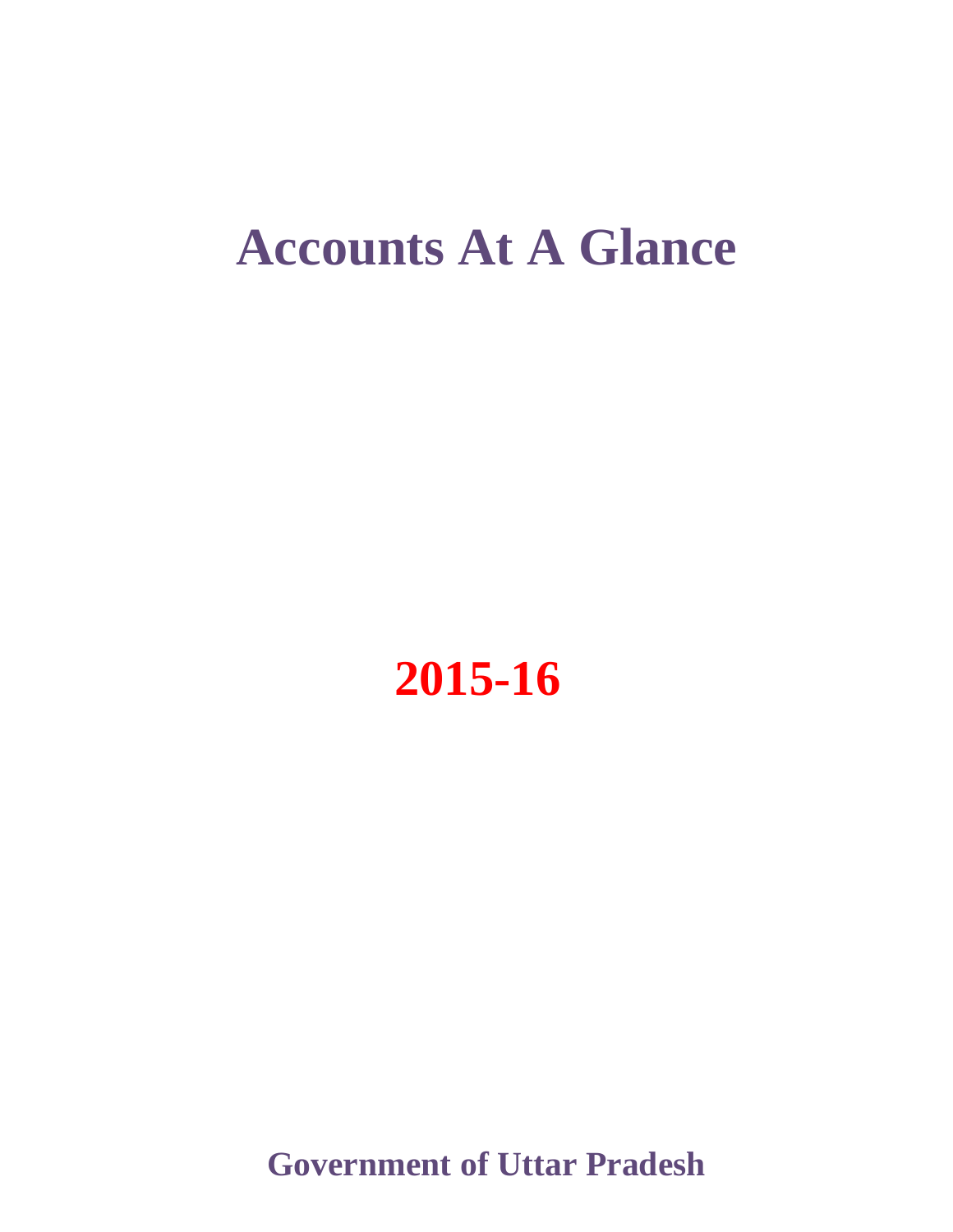

I am happy to present the eighteenth issue of our annual publication, the **'Accounts At A Glance'** of the Government of Uttar Pradesh. The purpose of this publication is to distil and make more accessible the voluminous information that is available in the annual Finance and Appropriation Accounts 2015-16 (total 1190 pages in this year) prepared by my office under the directions of the Comptroller and Auditor General of India in accordance with the requirements of the Comptroller and Auditor General's (Duties, Powers and Conditions of Service) Act 1971 and being placed before the Legislature in accordance with Article 149 of the Constitution of India.

**'Accounts At A Glance'** provides a broad overview of Governmental activities, as reflected in the Finance Accounts and the Appropriation Accounts. The information is presented through brief explanations, statements and graphs. While it has been our endeavor to rely on the figures in the certified Finance Accounts and Appropriation Accounts, the certified Annual Accounts should be referred to for authentic figures.

We look forward to comments and suggestions that would help us in improving this publication.

(Uday Shankar Prasad) Accountant General

Place: Allahabad Date: 15 December 2016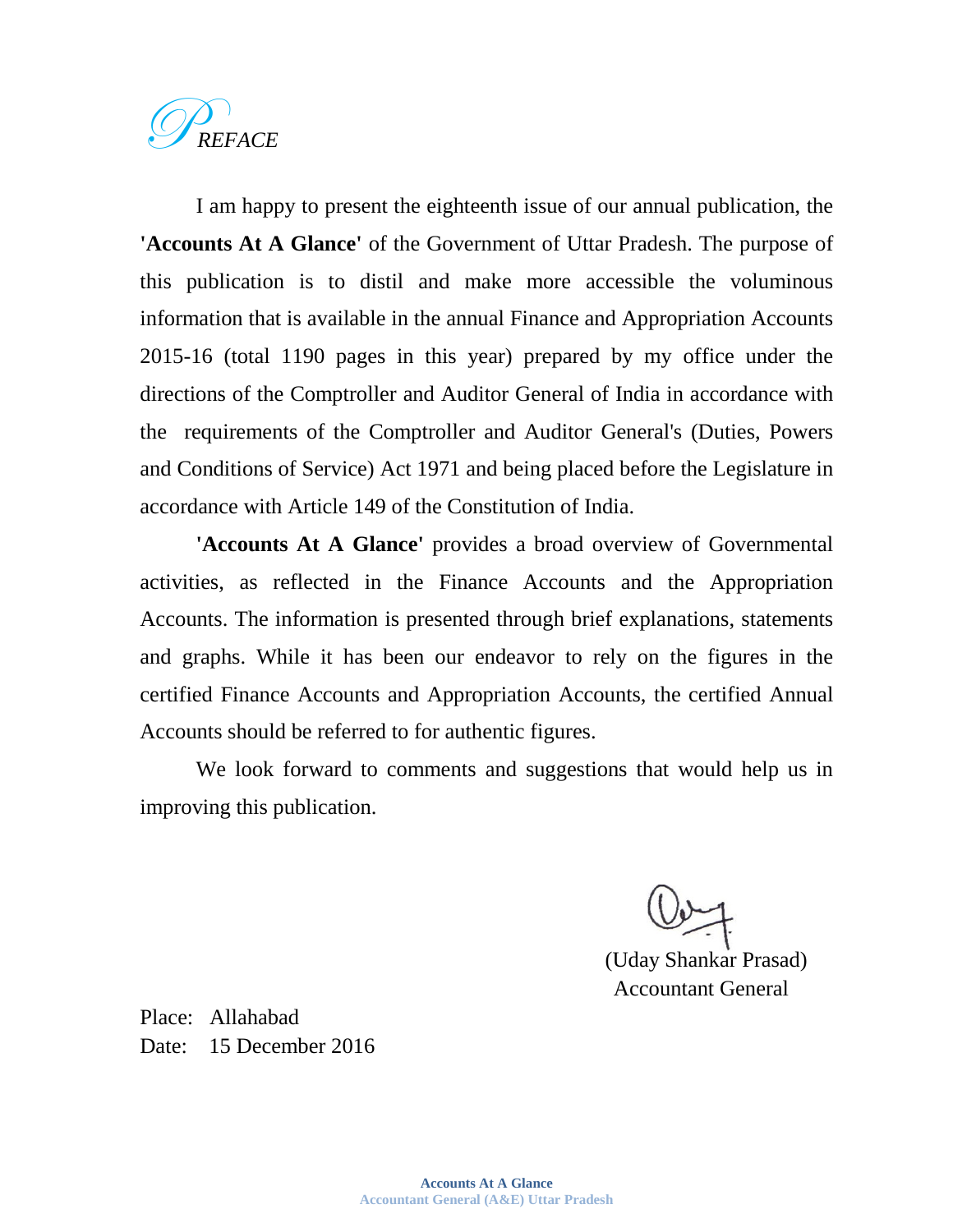## **Our Vision, Mission and Core Values**

The **vision** of the institution of the Comptroller and Auditor General of India represents what we aspire to become:

We strive to be a global leader and initiator of national and international best practices in public sector auditing and accounting and recognized for independent, credible, balanced and timely reporting on public finance and governance.

Our **mission** enunciates our current role and describes what we are doing today.

Mandated by the Constitution of India, we promote accountability, transparency and good governance through high quality auditing and accounting and provide independent assurance to our stakeholders- the Legislature, the Executive and the Public-that public funds are being used efficiently and for the intended purposes.

Our **core values** are the guiding beacons for all that we do and give us the benchmarks for assessing our performance

- 
- 
- 
- \* Reliability
- \* Independence \* Professional Excellence
- \* Objectivity \* Transparency
- \* Integrity \* Positive Approach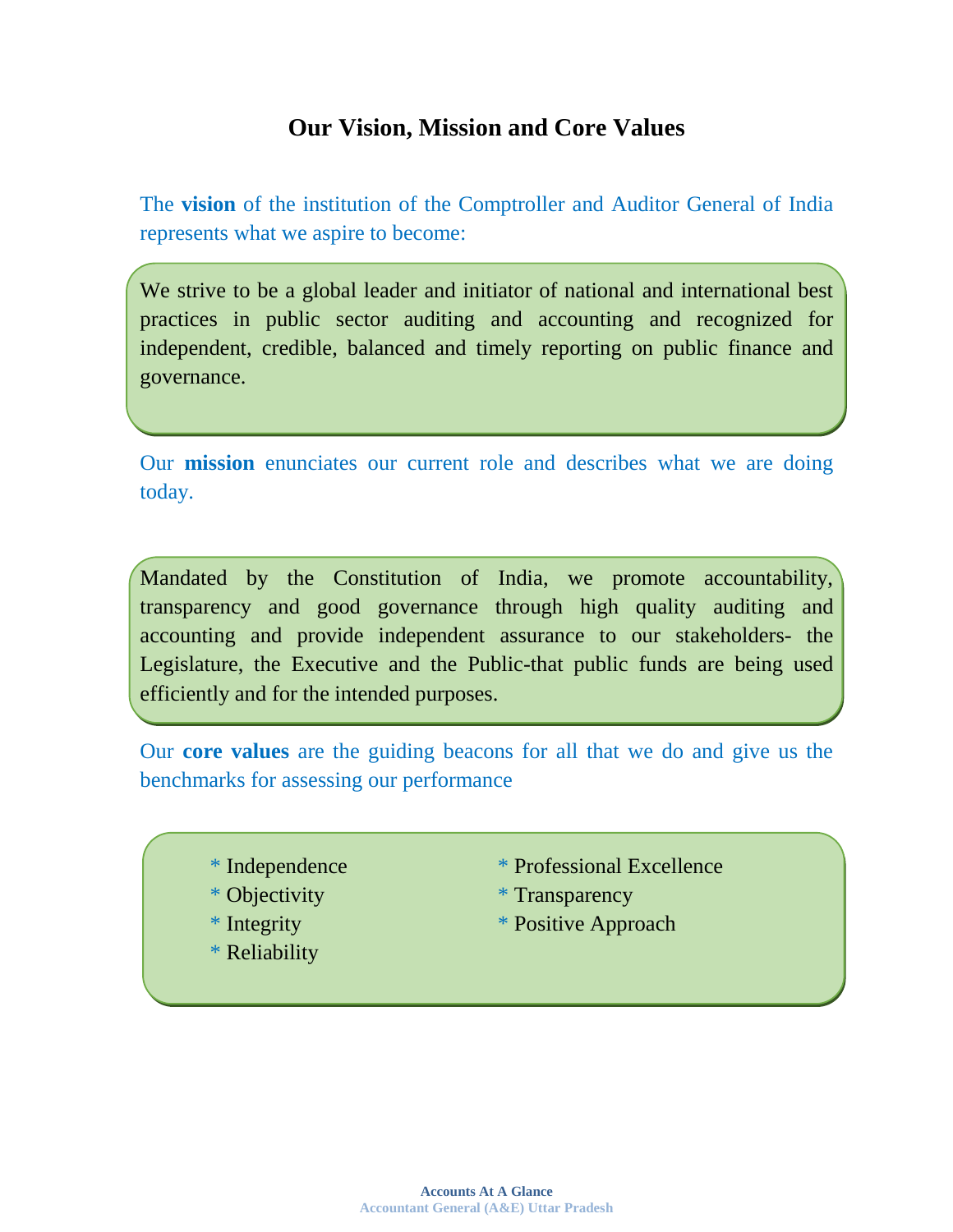

| <b>Chapter 1</b> Overview |                                             | Page |
|---------------------------|---------------------------------------------|------|
| 1.1                       | Introduction                                | 5    |
| 1.2                       | <b>Structure of Accounts</b>                | 5    |
| 1.3                       | Finance Accounts and Appropriation Accounts |      |
| 1.4                       | Sources and Application of Funds            | 8    |
| 1.5                       | <b>Highlights of Accounts</b>               | 11   |
| 1.6                       | What the Deficits and Surpluses indicate    | 12   |
|                           |                                             |      |

 $\overline{\phantom{a}}$  , and the contract of the contract of the contract of the contract of the contract of the contract of the contract of the contract of the contract of the contract of the contract of the contract of the contrac

#### **Chapter 2** Receipts

| 2.1 | Introduction                                      | 14 |
|-----|---------------------------------------------------|----|
| 2.2 | Revenue Receipts                                  | 14 |
| 2.3 | Trend of Receipts                                 | 15 |
| 2.4 | Performance of State's own Tax Revenue Collection | 17 |
| 2.5 | <b>Efficiency of Tax Collection</b>               | 17 |
| 2.6 | Trend in State's share of Union Taxes             | 18 |
| 2.7 | Grants-in-Aid                                     | 18 |
| 2.8 | <b>Public Debt</b>                                | 19 |

#### **Chapter 3** Expenditure

| 3.1 | Introduction        |    |
|-----|---------------------|----|
| 3.2 | Revenue Expenditure | 20 |
| 3.3 | Capital Expenditure |    |

\_\_\_\_\_\_\_\_\_\_\_\_\_\_\_\_\_\_\_\_\_\_\_\_\_\_\_\_\_\_\_\_\_\_\_\_\_\_\_\_\_\_\_\_\_\_\_\_\_\_\_\_\_\_\_\_\_\_\_\_\_\_\_\_\_

\_\_\_\_\_\_\_\_\_\_\_\_\_\_\_\_\_\_\_\_\_\_\_\_\_\_\_\_\_\_\_\_\_\_\_\_\_\_\_\_\_\_\_\_\_\_\_\_\_\_\_\_\_\_\_\_\_\_\_\_\_\_\_\_\_

#### **Chapter 4** Plan & Non-Plan Expenditure

| 4.1 | Distribution of Expenditure | 23 |
|-----|-----------------------------|----|
| 4.2 | Plan Expenditure            | 23 |
| 4.3 | Non-Plan Expenditure        | 24 |
| 4.4 | Committed Expenditure       | 24 |

\_\_\_\_\_\_\_\_\_\_\_\_\_\_\_\_\_\_\_\_\_\_\_\_\_\_\_\_\_\_\_\_\_\_\_\_\_\_\_\_\_\_\_\_\_\_\_\_\_\_\_\_\_\_\_\_\_\_\_\_\_\_\_\_\_

#### **Chapter 5** Appropriation Accounts

| 5.1 | <b>Summary of Appropriation Accounts</b>       |    |
|-----|------------------------------------------------|----|
| 5.2 | Trend of Saving/Excess during the past 5 years | 25 |
| 5.3 | <b>Significant Savings</b>                     | 26 |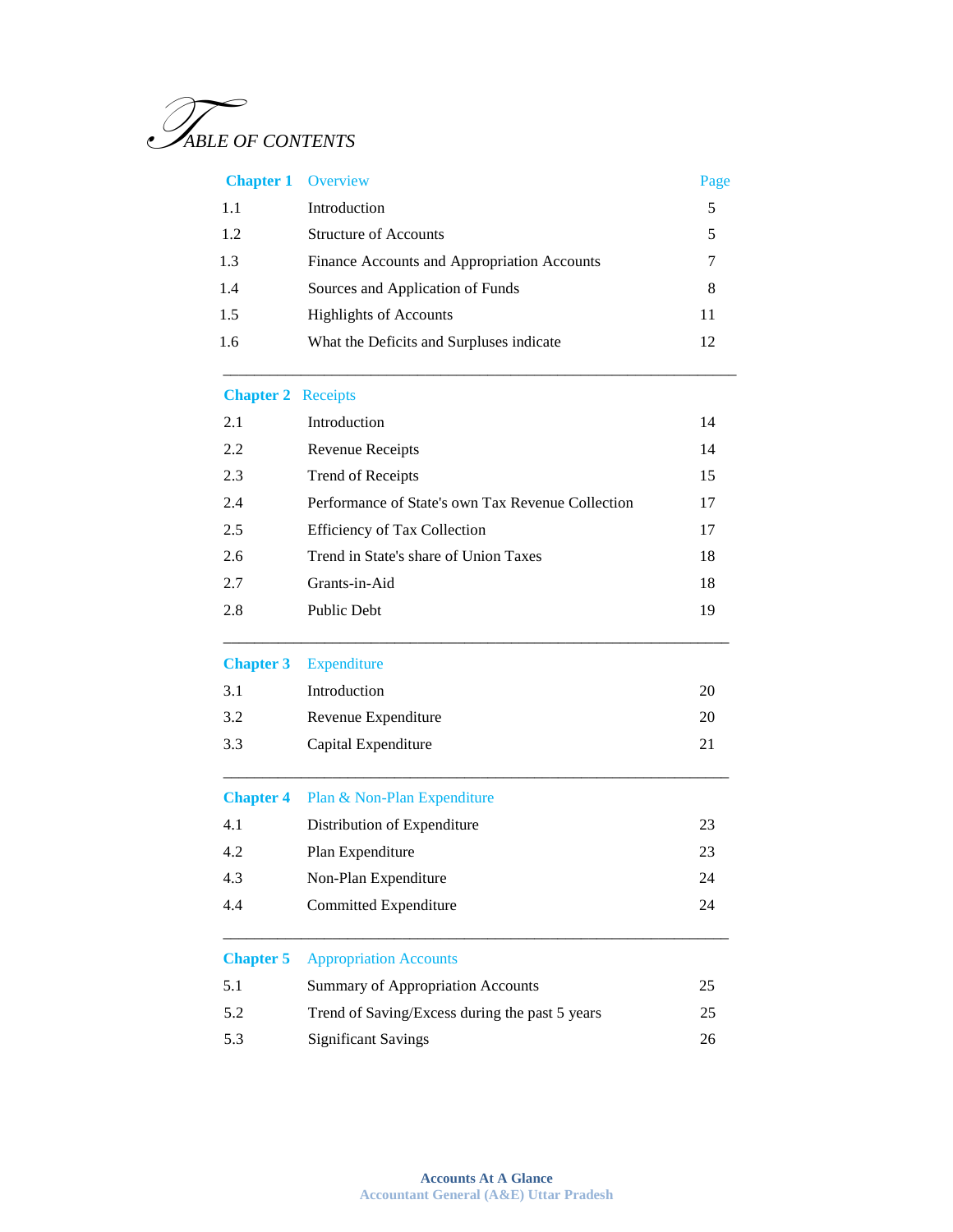| <b>Chapter 6</b> | <b>Assets and Liabilities</b> |  |
|------------------|-------------------------------|--|
|------------------|-------------------------------|--|

| 6.1 | Assets               |    |
|-----|----------------------|----|
| 6.2 | Debt and Liabilities | 28 |
| 6.3 | Guarantees           | 29 |

\_\_\_\_\_\_\_\_\_\_\_\_\_\_\_\_\_\_\_\_\_\_\_\_\_\_\_\_\_\_\_\_\_\_\_\_\_\_\_\_\_\_\_\_\_\_\_\_\_\_\_\_\_\_\_\_\_\_\_\_\_\_\_\_\_

#### **Chapter 7** Other items

| 7.1 | Loans and Advances by the State Government                     | 30 |
|-----|----------------------------------------------------------------|----|
| 7.2 | Financial Assistance to Local Bodies and Others                | 30 |
| 7.3 | Cash Balance and Investment of Cash Balance                    | 30 |
| 7.4 | <b>Reconciliation of Accounts</b>                              | 31 |
| 7.5 | Submission of Accounts by Treasuries                           | 31 |
| 7.6 | <b>Abstract Contingent Bills and Detailed Contingent Bills</b> | 31 |
| 7.7 | Rush of Expenditure                                            | 32 |
| 7.8 | Commitments on account of incomplete Capital Works             | 33 |
|     |                                                                |    |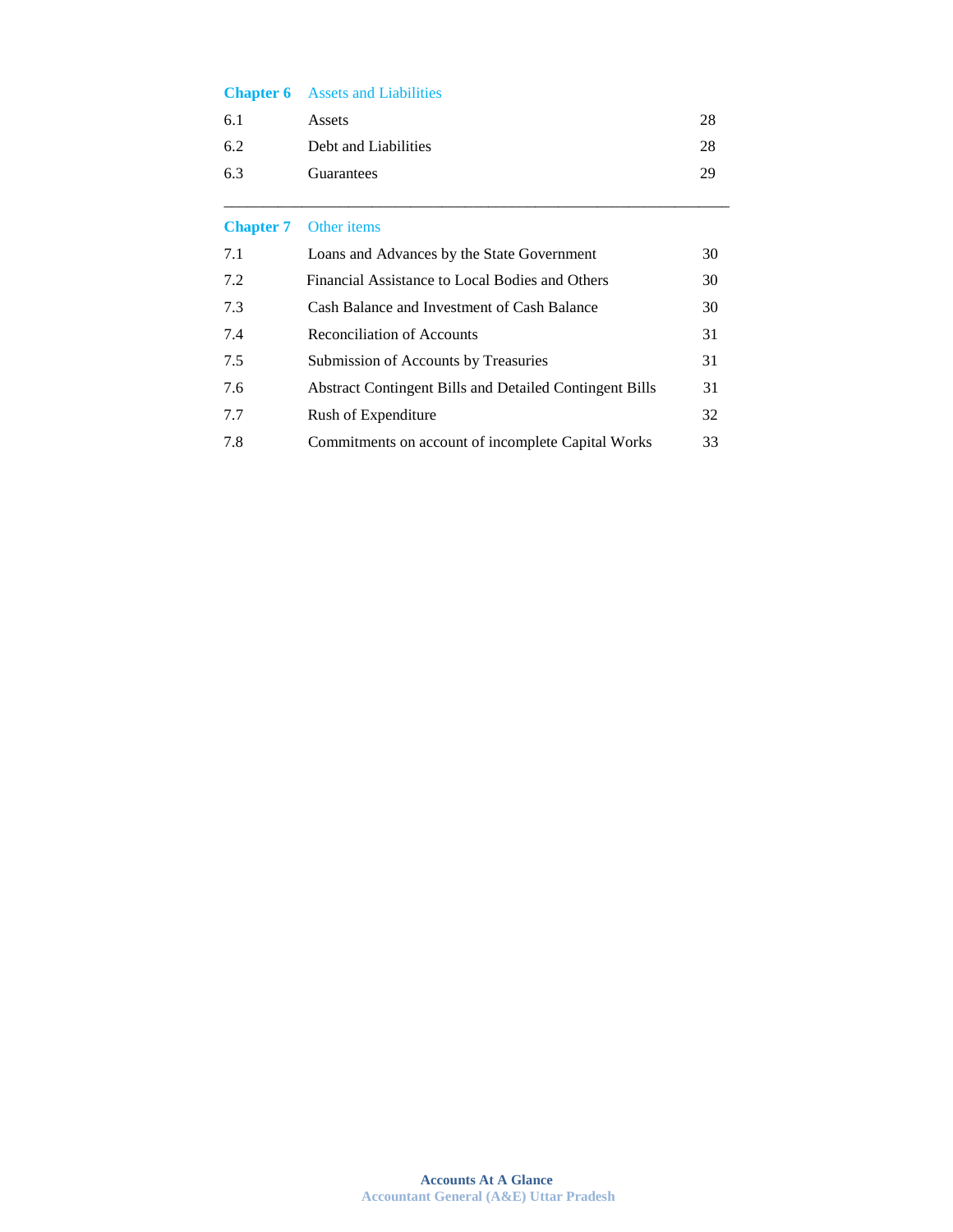

## **OVERVIEW**

## **1.1 Introduction**

The Accountant General (Accounts and Entitlements), Uttar Pradesh compiles the accounts of receipts and expenditure of the Government of Uttar Pradesh (UP) (on monthly basis known as Monthly Civil Accounts). This compilation is based on the initial accounts rendered by the District Treasuries, Public Works and Forest Divisions, advices of the Reserve Bank of India and information received from Government of India and other State Governments on their financial transactions with the Government of UP. Following such compilation, the Accountant General (A&E) prepares, annually, the Finance Accounts and the Appropriation Accounts, which are placed before the State Legislature after audit by the Principal Accountant General (General & Social Sector Audit) Uttar Pradesh and certification by the Comptroller and Auditor General of India.

## **1.2 Structure of Accounts**

## *1.2.1 Government Accounts are kept in three parts:*

| Part I<br><b>CONSOLIDATED</b><br><b>FUND</b> | Comprises all the Receipts and Expenditures on Revenue and<br>Capital Accounts, Public Debt and Loans and Advances.                                                                                                                                                                                                                                                                                                                                                                                                                                                                                                                                     |  |  |
|----------------------------------------------|---------------------------------------------------------------------------------------------------------------------------------------------------------------------------------------------------------------------------------------------------------------------------------------------------------------------------------------------------------------------------------------------------------------------------------------------------------------------------------------------------------------------------------------------------------------------------------------------------------------------------------------------------------|--|--|
| Part II<br><b>CONTINGENCY</b><br><b>FUND</b> | Intended to meet unforeseen expenditure, pending authorization<br>by the Legislatures. Expenditure from this Fund is recouped<br>subsequently from the Consolidated Fund.<br>The corpus of this fund for the Government of UP is $\bar{\tau}$ 600 crore.                                                                                                                                                                                                                                                                                                                                                                                                |  |  |
| Part III<br><b>PUBLIC ACCOUNT</b>            | All public money received, other than those credited to<br>Consolidated Fund, are accounted for under the Public Account.<br>In respect of such receipts, Government acts as a banker or<br>trustee.<br>Comprises Small Savings and Provident Funds, Reserve Funds,<br>Deposits and Advances, Suspense and Remittances transactions.<br>Small Savings and Provident Funds, Reserve Funds and<br>Deposits represent repayable liabilities of the Government.<br>Advances are receivables of the Government. Suspense and<br>Remittance transactions are adjusting entries that are to be<br>cleared eventually by booking to the final heads of account. |  |  |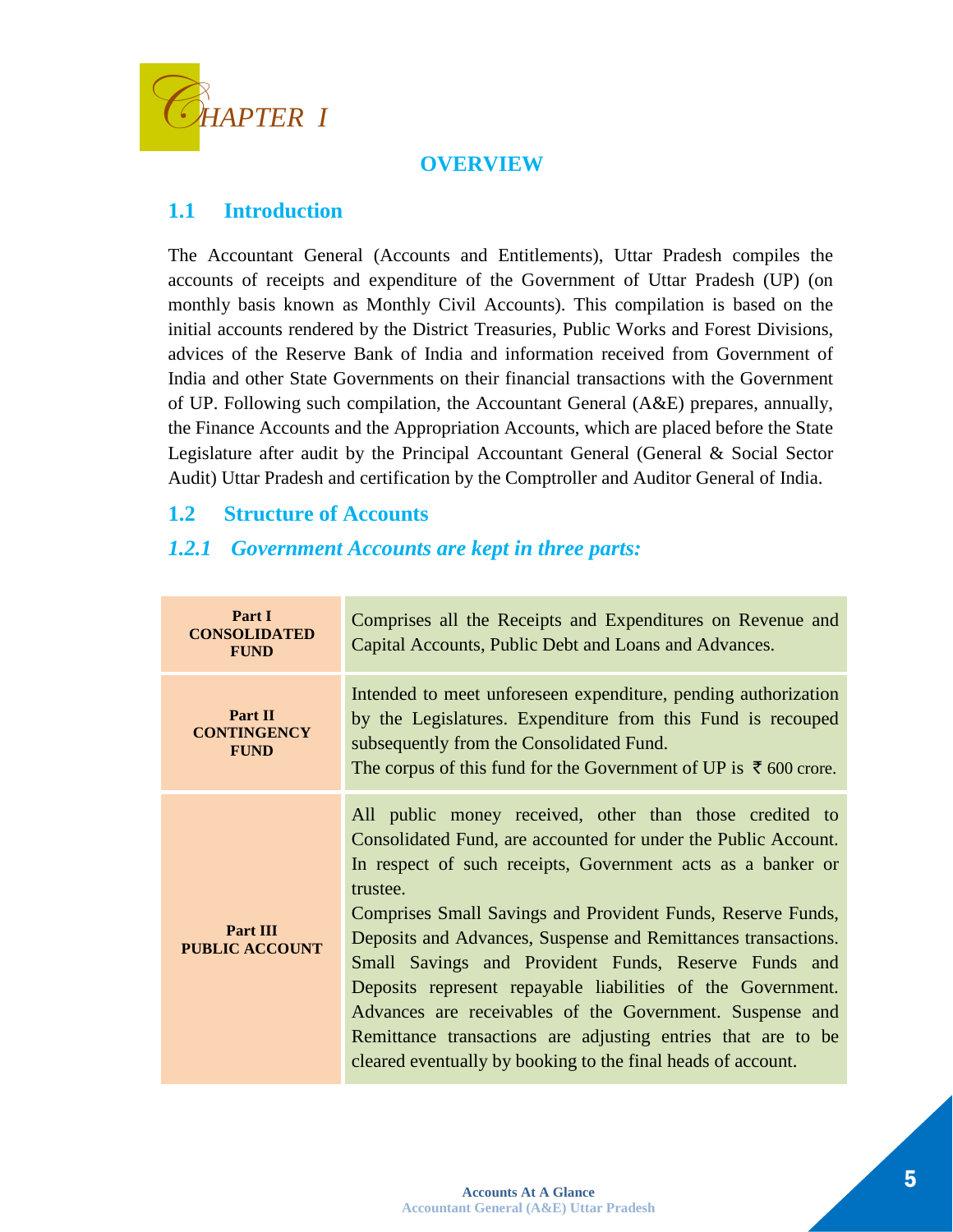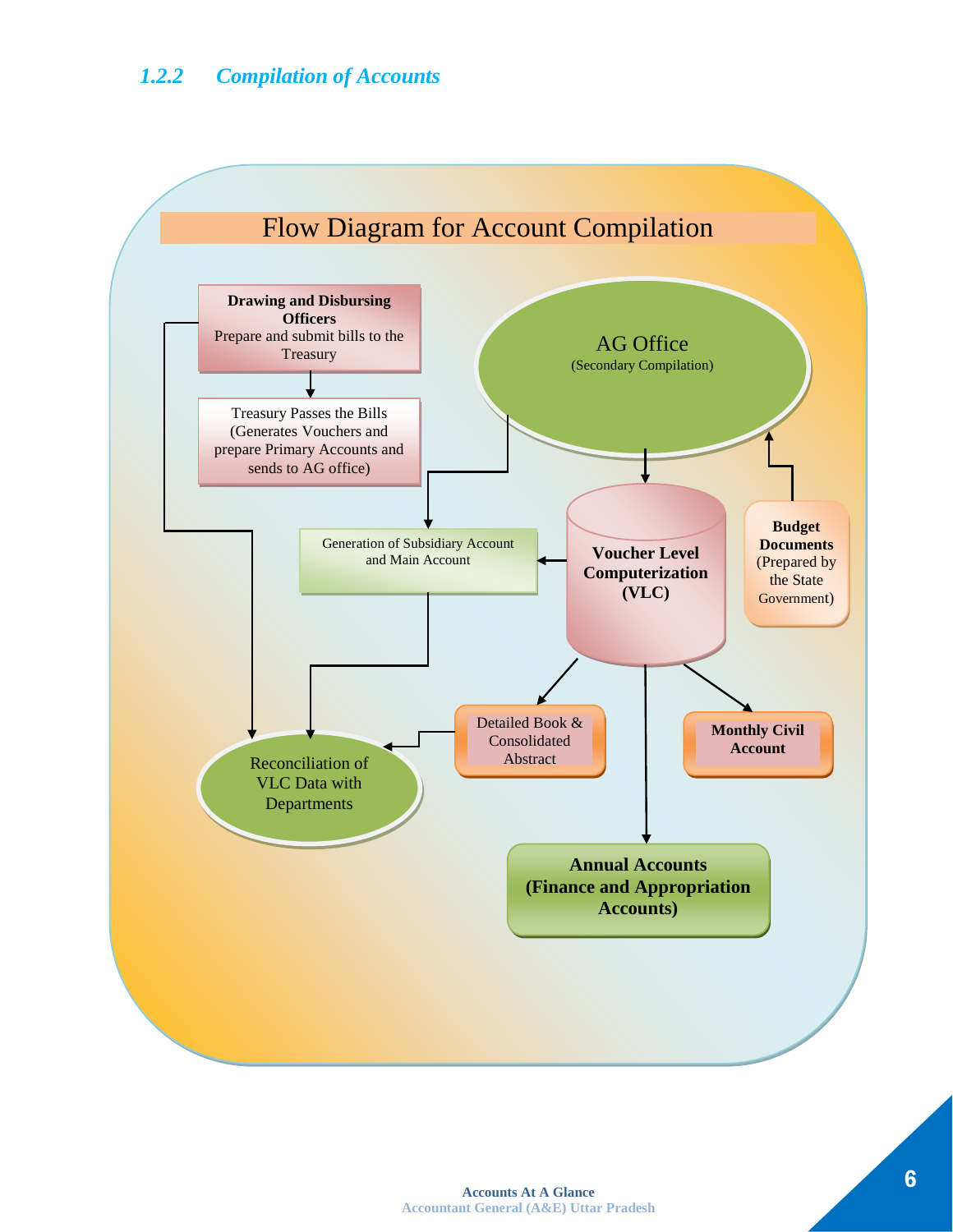## **1.3 Finance Accounts and Appropriation Accounts**

#### *1.3.1 Finance Accounts*

The Finance Accounts depict the Receipts and Disbursements of the Government for the year, together with the financial results disclosed by the Revenue and Capital accounts, Public Debt and Public Account balances recorded in the accounts. The Finance Accounts have been prepared in two volumes to make them more comprehensive and informative. Volume I of the Finance Accounts contains the certificate of the Comptroller and Auditor General of India, summarized statements of overall Receipts and Disbursements and 'Notes to Accounts' containing summary of significant accounting policies, quality of accounts and other items; Volume II contains detailed statements (Part-I) and appendices (Part-II). Receipts and Disbursements of the Government of Uttar Pradesh as depicted in the Finance Accounts 2015-16 are given below:

 $(\bar{\bar{\zeta}})$  in crore)

|                            | <b>Revenue</b><br>(Total:<br>2,27,075.94) | <b>Tax Revenue</b>                       | 1,72,079.95   |
|----------------------------|-------------------------------------------|------------------------------------------|---------------|
|                            |                                           | <b>Non-Tax Revenue</b>                   | 23,134.65     |
| <b>Receipts</b><br>(Total: |                                           | Grants-in-Aid                            | 31,861.34     |
| 2,86,276.58)               | <b>Capital (Total:</b><br>59,200.64)      | <b>Recovery of Loans and</b><br>Advances | 725.63        |
|                            |                                           | Borrowings and other<br>Liabilities *    | 58,475.01     |
| <b>Disbursements</b>       | <b>Revenue</b>                            |                                          | 2, 12, 735.95 |
| (Total:                    | Capital                                   |                                          | 64,422.72     |
| 2,86,276.58)               | <b>Loans and Advances</b>                 |                                          | 9,117.91      |

(Refer to statement-2 of Finance Accounts)

\* Borrowings and other Liabilities: Net (Receipts-Disbursements) of Public Debt + Net of Contingency Fund + Net (Receipts-Disbursements) of Public Account + Net of Opening and Closing Cash Balance.

The Government of India has decided to release all assistance to CSS/ACA directly to the State Government and not to the implementing agencies. Hence the Union Government has released no amount directly to the Implementing Agencies/NGOs from the year 2014-15 for implementation of any scheme and programme.

#### *1.3.2 Appropriation Accounts*

The Appropriation Accounts supplement the Finance Accounts. They depict the expenditure of the State Government against amounts 'Charged' on the Consolidated Fund or 'Voted' by the State Legislature. There are 93 grants consisting of 51 voted grants, 01 charged appropriation and 41 grants (voted and charged appropriation both) in the state. The Appropriation Act, 2015-16 had provided for gross expenditure of  $\bar{\tau}$  3,62,805.90 crore and reduction of expenditure (recoveries) of  $\bar{\tau}$  12,538.62 crore. Against this, the actual gross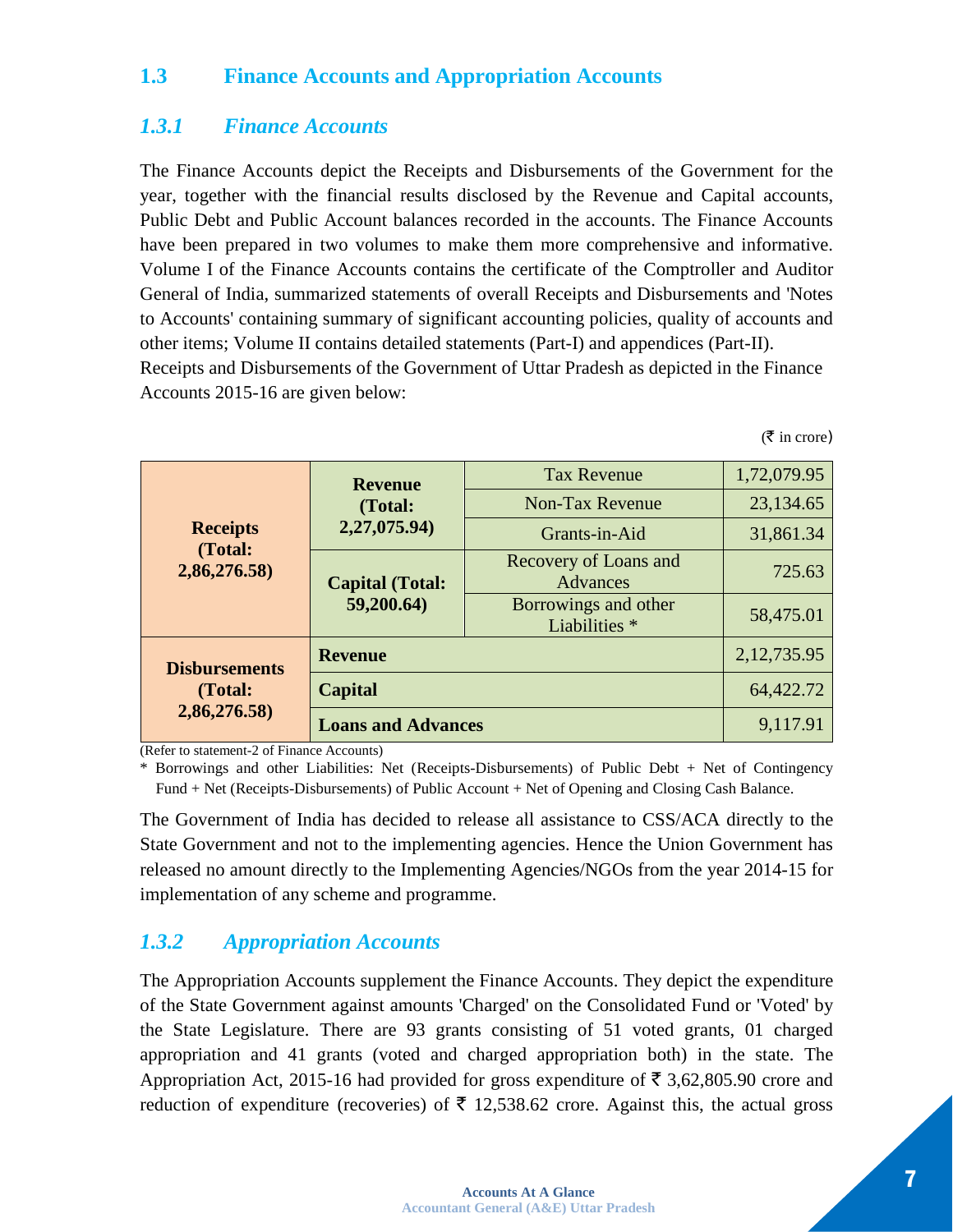expenditure was  $\bar{\xi}$  3,18,412.23 crore and reduction of expenditure was  $\bar{\xi}$  14,462.88 crore, resulting in net savings of  $\bar{\tau}$  44,393.67 crore (12 *per cent* of the total grant). The gross expenditure during the year includes the amount drawn on Abstract Contingent (AC) Bills, as against which bills for  $\bar{\xi}$  301.13 crore was outstanding at the end of the year for want of supporting Detailed Contingent (DC) Bills.

Normally, unspent balances under PD Accounts are to be transferred back to the Government Accounts at the end of the financial year. There were 1456 PD accounts at the end of the year 2015-16. Of them, 1093 were operative and 363 were inoperative. The inoperative accounts with unspent balance of  $\bar{\tau}$  98.45 crore were required to be closed, but the same has not been done as the procedure for closing of PD Accounts is being finalized by the State Government. Twenty five out of the 79 treasuries in the State informed that the 151 PD Accounts maintained by them had been reconciled. The status of reconciliation of the remaining 54 treasuries has not been made available by respective treasuries. (Refer to Para 2(iii) of Notes to Accounts of Finance Accounts)

#### **1.4 Sources and Application of funds**

#### **1.4.1** *Ways and Means Advances*

The Reserve Bank of India (RBI) extends the facility of Ways and Means Advances (WMA) to enable State Governments to maintain their liquidity. Overdraft (OD) facilities are also provided when there is a shortfall in the agreed minimum Cash Balance ( $\bar{\tau}$  4.71 crore) maintained with the RBI. During 2015-16, the Government of Uttar Pradesh has obtained an amount of  $\bar{\tau}$  1,218.57 crore as special WMA and  $\bar{\tau}$  3,279.99 crore as WMA. This has to be viewed against the fact that there were net savings of  $\bar{\tau}$  44,393.67 crore in total 93 grants, resulting in a shortfall of 12 *per cent* in expenditure against estimates. (Refer to Statement-2 (Annexure A) of Finance Accounts)

#### *1.4.2 Fund flow statement*

The State had a Revenue Surplus of  $\bar{\tau}$  14,339.99 crore and a Fiscal Deficit of  $\bar{\tau}$  58,475.01 crore representing 1.24 *per cent* and 5.07 *per cent* of the Gross State Domestic Product  $(GSDP)<sup>1</sup>$  respectively at the end of the year 2015-16. The Fiscal Deficit constituted about 20.43 *per cent* of total expenditure (of  $\bar{\tau}$  2,86,276.58 crore). This deficit was met from Public Debt ( $\bar{\tau}$  56,840.82 crore), increase in Public Account ( $\bar{\tau}$ 1,076.92 crore), unrecouped contribution from the Contingency Fund  $(\bar{\mathbf{\zeta}} \quad 157.21$  crore), and net of opening and closing cash balance ( $\bar{\tau}$  400.06 crore). About 56 *per cent* of the Revenue Receipts ( $\bar{\tau}$  2,27,075.94 crore) of the State Government was spent on committed expenditure of  $\bar{\tau}$  1,27,728.12 crore (like salaries, wages and subsidiary grant for pay ( $\bar{\tau}$  74,439.34 crore), interest payments  $(\bar{\mathfrak{F}} 21,447.87 \text{ core})$ , pensions  $(\bar{\mathfrak{F}} 24,149.57 \text{ core})$  and subsidies  $(\bar{\mathfrak{F}} 7,691.34 \text{ core})$ .

<sup>&</sup>lt;sup>1</sup>Except where indicated otherwise, GSDP figures for 2015-16 ( $\bar{\tau}$  11,53,795.00 crore used in this publication are adopted from Central Statistics Office, National Accounts Division, Ministry of Statistics and Programme Implementation, Government of India.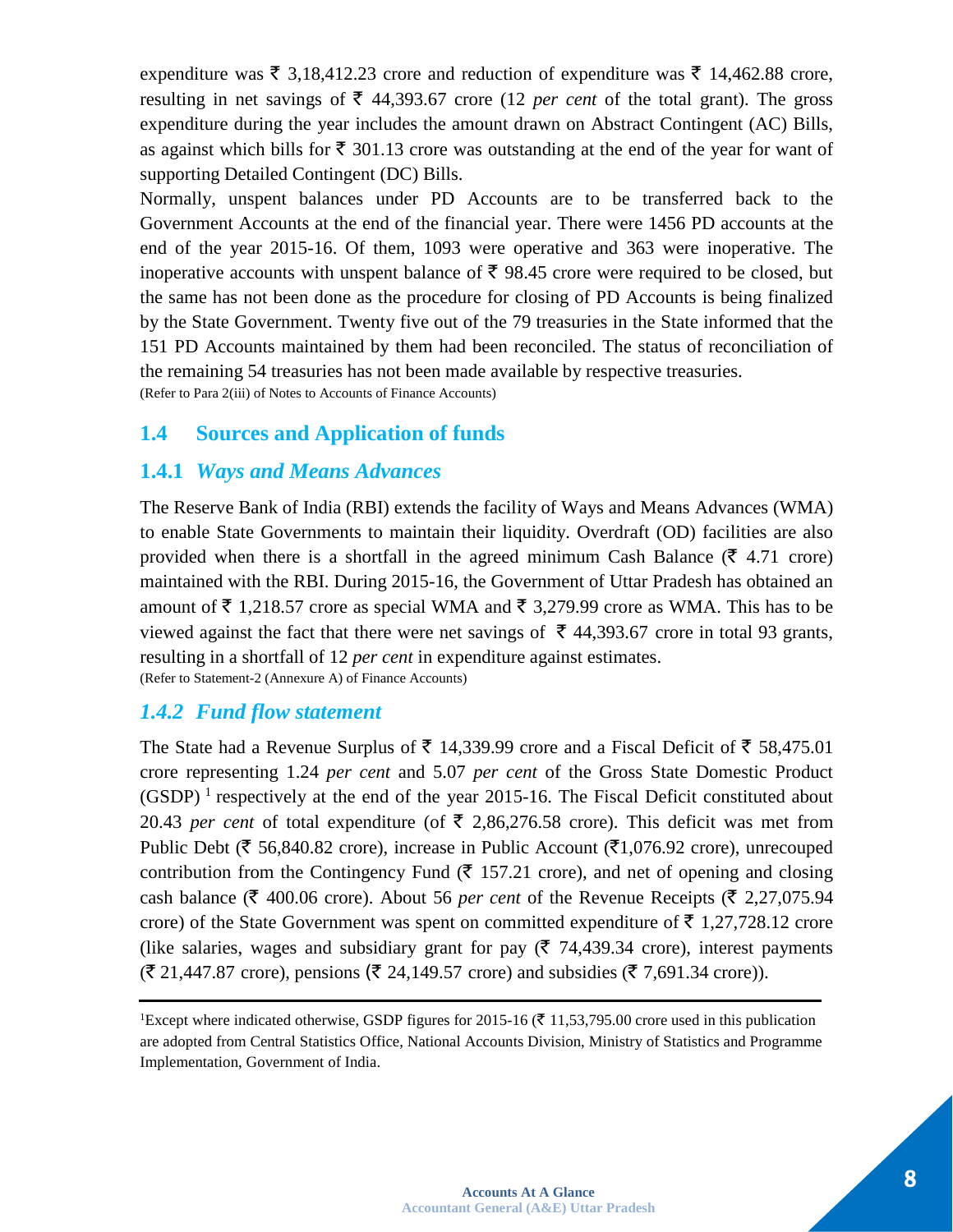## **Sources and Application of Funds**

|                |                                        | $(\bar{\bar{\zeta}})$ in crore) |
|----------------|----------------------------------------|---------------------------------|
|                | <b>PARTICULARS</b>                     | <b>AMOUNT</b>                   |
|                | Opening Cash Balance as on 1.4.2015    | $(-) 1,009.27$                  |
|                | <b>Revenue Receipts</b>                | 2,27,075.94                     |
|                | <b>Recovery of Loans and Advances</b>  | 725.63                          |
|                | <b>Public Debt</b>                     | 74,513.58                       |
|                | <b>Contingency Fund</b>                | 201.28                          |
| <b>SOURCES</b> | Small Savings, Provident Fund & Others | 10,302.77                       |
|                | Reserves & Sinking Funds               | 15,598.88                       |
|                | <b>Deposits Received</b>               | 13,086.93                       |
|                | Civil Advances Repaid                  | 272.16                          |
|                | <b>Suspense Account</b>                | 3,41,850.87                     |
|                | Remittances                            | 27,976.77                       |
|                | <b>Total</b>                           | 7, 10, 595.54                   |

|                    | Revenue Expenditure                              | 2, 12, 735.95  |
|--------------------|--------------------------------------------------|----------------|
|                    | Capital Expenditure                              | 64,422.72      |
|                    | Loans given                                      | 9,117.91       |
|                    | <b>Repayment of Public Debt</b>                  | 17,672.76      |
|                    | <b>Contingency Fund</b>                          | 44.07          |
|                    | <b>Small Savings, Provident Funds and Others</b> | 8,768.41       |
| <b>APPLICATION</b> | Reserves & Sinking Funds                         | 13,038.35      |
|                    | Deposits spent                                   | 14,629.97      |
|                    | Civil Advances given                             | 271.97         |
|                    | <b>Suspense Account</b>                          | 3,43,129.38    |
|                    | <b>Remittances</b>                               | 28,173.38      |
|                    | Closing Cash Balance as on 31.3.2016             | $(-)$ 1,409.33 |
|                    | <b>Total</b>                                     | 7,10,595.54    |

(Refer to statement-2 of Finance Accounts)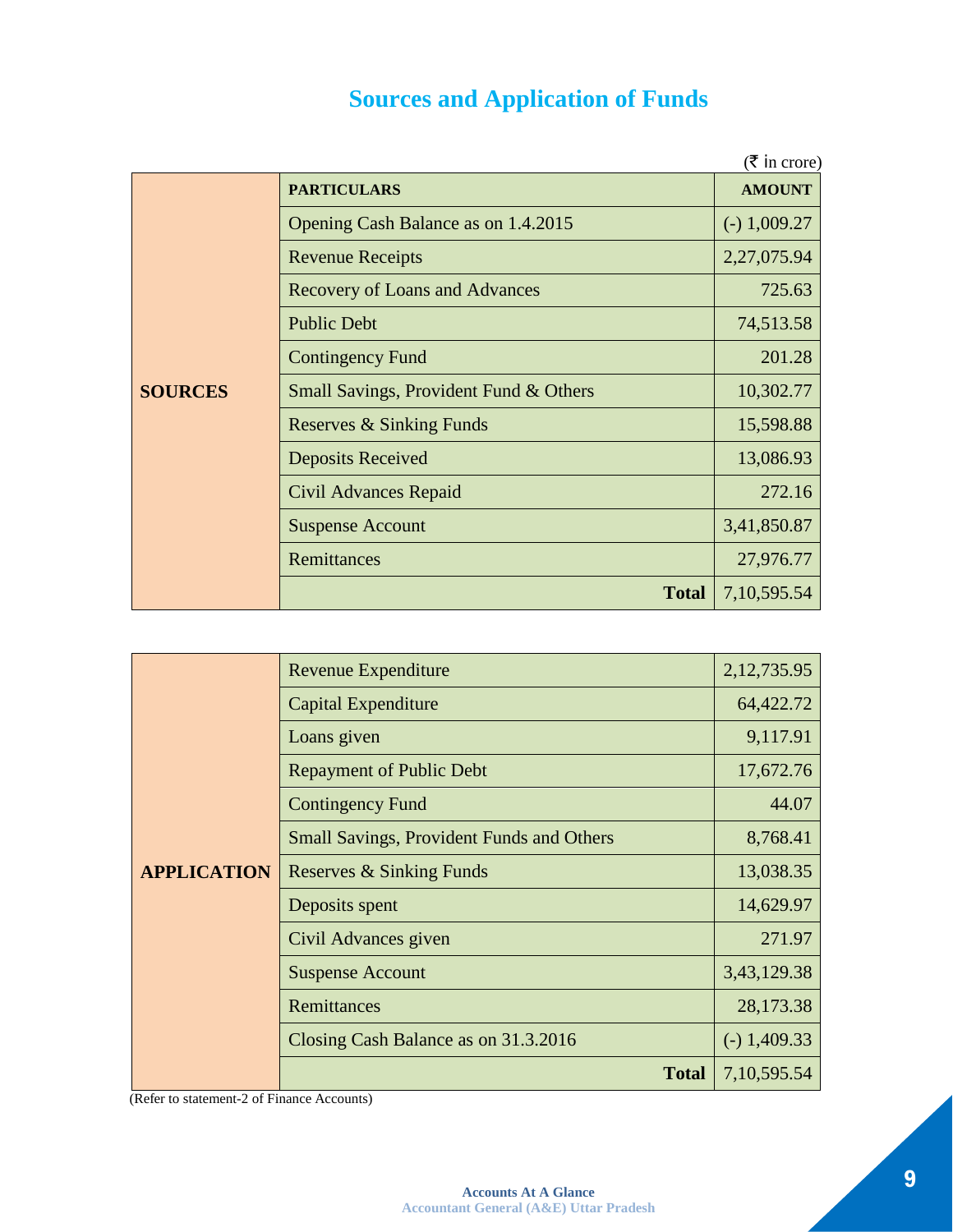## **1.4.3** *Where the Rupee came from*

Source of fund (overall receipts) of the State Government during 2015-16 were  $\bar{\xi}$  7,11,604.81 crore. Ratio of receipts under various components is shown in the chart below:



Note: Zero depicts negligible amount

(\*) It includes receipts under various sectors of the Public Accounts viz- Small Savings, Provident Funds, Reserve Fund, Deposits & Advances, Remittances and Suspense Transaction etc.

#### **1.4.4** *Where the Rupee went*

Application of fund (overall expenditure) of the State during 2015-16 were  $\bar{\tau}$  7,12,004.87 crore. Ratio of expenditure under various components is shown in the chart below:



Note: Zero depicts negligible amount

(a) Other activities include expenses on different allowances and other expenses etc. from Revenue and Capital section, and disbursement from Public Accounts under different sectors viz. Small Savings, Provident Funds, Reserve Funds Deposits and Advances, Remittance and Suspense transactions etc.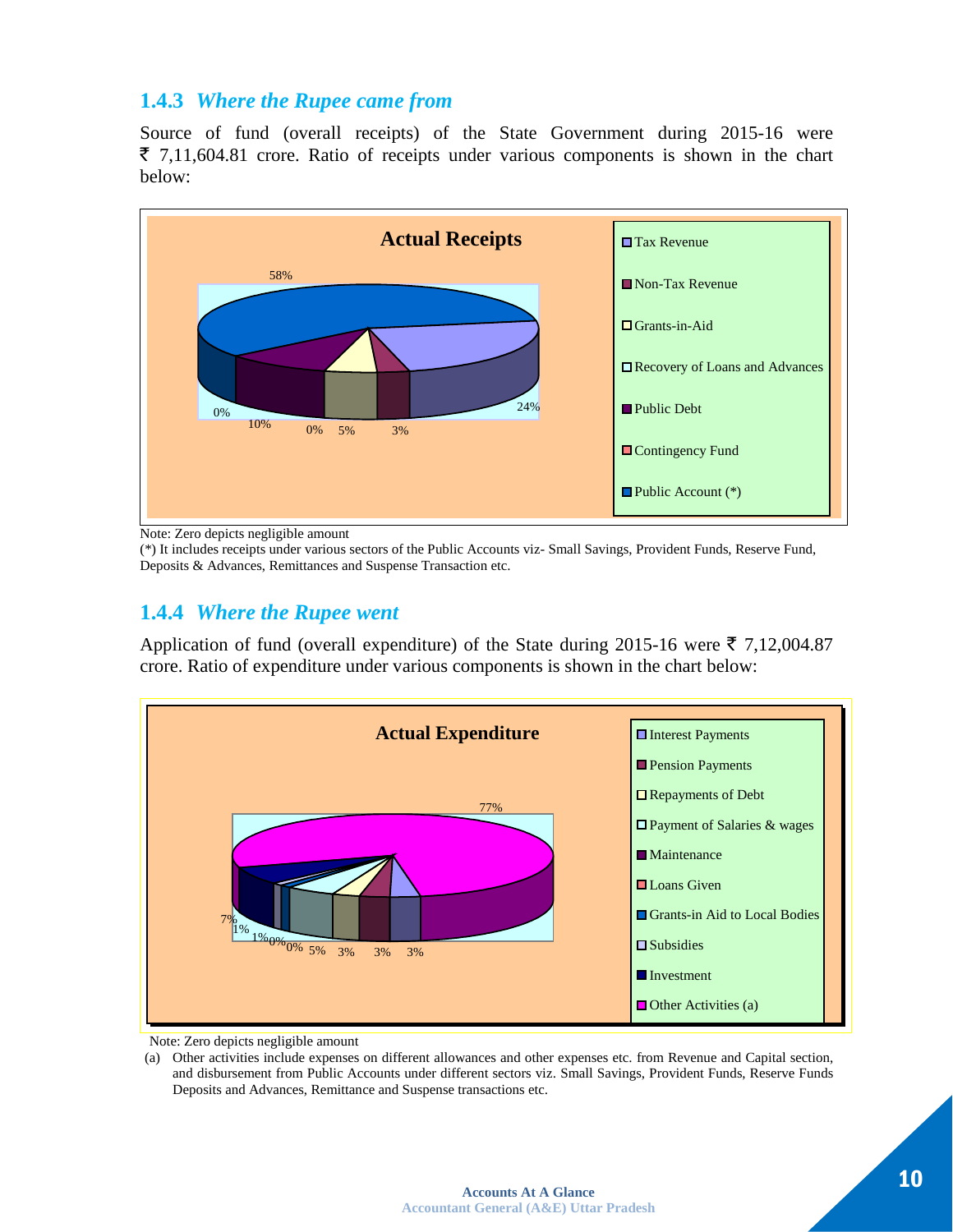|                       | $(\bar{\bar{\mathbf{\xi}}}$ in crore)            |                    |                 |                                    |                                           |
|-----------------------|--------------------------------------------------|--------------------|-----------------|------------------------------------|-------------------------------------------|
| Sl.<br>N <sub>o</sub> | <b>Items</b>                                     | <b>B.E 2015-16</b> | <b>Actuals</b>  | Percentage<br>of actuals<br>to B.E | Percentage<br>of actuals to<br>$GSDP(\$)$ |
| 1.                    | Tax Revenue @                                    | 1,78,644.11        | 1,72,079.95     | 96.33                              | 14.91                                     |
| 2.                    | <b>Non-Tax Revenue</b>                           | 21,636.32          | 23,134.65       | 106.93                             | 2.01                                      |
| 3.                    | Grants-in-aid & Contributions                    | 49,599.80          | 31,861.34       | 64.24                              | 2.76                                      |
| 4.                    | Revenue Receipts $(1+2+3)$                       | 2,49,880.23        | 2,27,075.94     | 90.87                              | 19.68                                     |
| 5.                    | <b>Recovery of Loans and Advances</b>            | 263.40             | 725.63          | 275.49                             | 0.06                                      |
| 6.                    | Borrowings & other Liabilities (A)               | 78,741.13          | 58,475.01       | 74.26                              | 5.07                                      |
| 7.                    | Capital Receipts (5+6)                           | 79,004.53          | 59,200.64       | 74.93                              | $\overline{5.13}$                         |
| 8.                    | Total Receipts $(4+7)$                           | 3,28,884.76        | 2,86,276.58     | 87.04                              | 24.81                                     |
| 9.                    | Non-Plan Expenditure (*)                         | 2,13,662.29        | 1,92,391.44     | 90.04                              | 16.67                                     |
| 10.                   | <b>NPE</b> on Revenue Account                    | 1,89,463.35        | 1,69,484.63     | 89.46                              | 14.69                                     |
| 11.                   | NPE on Interest Payments out of 10<br>above      | 22,174.63          | 21,447.87       | 96.72                              | 1.86                                      |
| 12.                   | <b>NPE</b> on Capital Account                    | 24,198.94          | 22,906.81       | 94.66                              | 1.99                                      |
| 13.                   | Plan Expenditure (*)                             | 1,15,222.47        | 93,885.14       | 81.48                              | 8.14                                      |
| 14.                   | <b>PE on Revenue Account</b>                     | 55,663.46          | 43,251.32       | 77.70                              | 3.75                                      |
| 15.                   | PE on Capital Account                            | 59,559.01          | 50,633.82       | 85.01                              | 4.39                                      |
| 16.                   | Total Expenditure $(9+13)$                       | 3,28,884.76        | 2,86,276.58     | 87.04                              | 24.81                                     |
| 17.                   | Revenue Expenditure $(10+14)$                    | 2,45,126.81        | 2,12,735.95     | 86.79                              | 18.44                                     |
| 18.                   | Capital Expenditure $(12+15)$ (#)                | 83,757.95          | 73,540.63       | 87.80                              | 6.37                                      |
| 19.                   | Revenue Surplus (+)/Deficit (-) (4-<br>17)       | $(+)$ 4,753.42     | $(+)$ 14,339.99 | 301.68                             | 1.24                                      |
| 20.                   | Fiscal Surplus $(+)/$ Deficit $(-)$ (4+5-<br>16) | $(-) 78,741.13$    | $(-) 58,475.01$ | 74.26                              | 5.07                                      |

## **1.5 Highlights of Accounts**

(Refer to statement-2 of Finance Accounts)

 $@$  Includes State's Share of Union Taxes of ₹ 90,973.69 crore

(\$) GSDP figure of  $\bar{\tau}$  11,53,795.00 crore received from Central Statistics Office, National Accounts Division, Ministry of Statistics and Programme Implementation, Government of India.

(#) Expenditure on Capital Account includes Capital Expenditure ( $\bar{\epsilon}$  64,422.72 crore) and Loans and Advances disbursed ( $\bar{\mathfrak{c}}$  9,117.91 crore).

(\*) Expenditure includes  $\overline{\zeta}$  7,528.97 crore under Non-Plan and  $\overline{\zeta}$  1,588.94 crore under Plan which pertains to Loans and Advances.

(A) Borrowings and other Liabilities: Net (Receipts-Disbursements) of Public Debt + Net of Contingency Fund+ Net (Receipts- Disbursements) of Public Accounts + Net of Opening and Closing Cash Balance.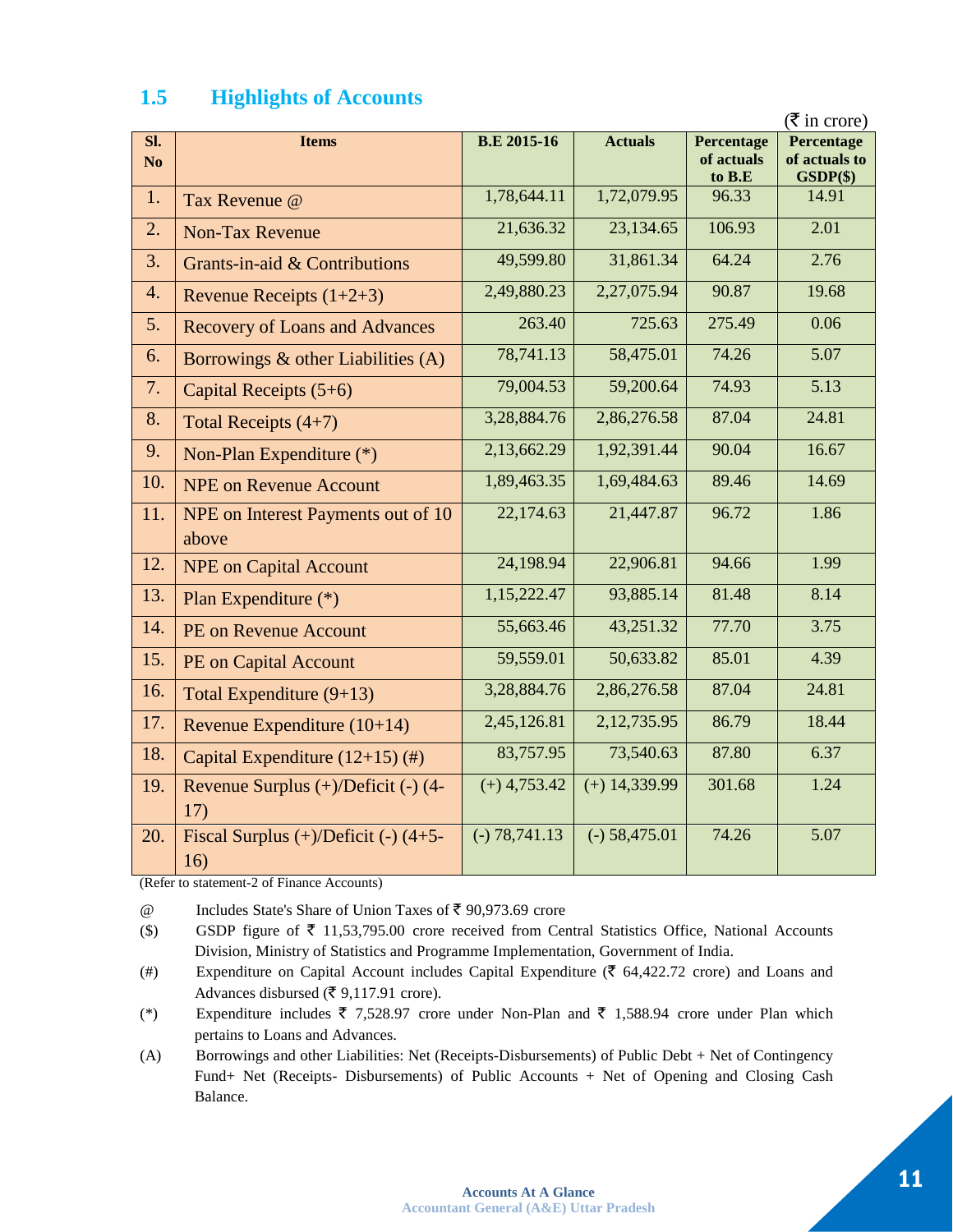## **1.6 What do the Deficits and Surpluses indicate?**

| <b>Deficit</b>                          | Refers to the gap between Revenue and Expenditure. The kind of<br>deficit, how the deficit is financed, and application of funds are<br>important indicators of prudence in Financial Management.                                                         |
|-----------------------------------------|-----------------------------------------------------------------------------------------------------------------------------------------------------------------------------------------------------------------------------------------------------------|
| <b>Revenue</b><br>Deficit/Surplus       | Refers to the gap between Revenue Receipts and Revenue<br>Expenditure. Revenue Expenditure is required to maintain the<br>existing establishment of Government and ideally, should be fully<br>met from Revenue Receipts.                                 |
| <b>Fiscal</b><br><b>Deficit/Surplus</b> | Refers to the gap between total Receipts (excluding borrowings) and<br>total Expenditure. This gap, therefore, indicates the extent to which<br>expenditure is financed by borrowings. Ideally, the Borrowings<br>should be invested in Capital Projects. |

## *1.6.1 Trend of Revenue Deficit/ Surplus*

Against the norm fixed in U.P. F.R.B.M. Act<sup>(\*)</sup>, "Revenue deficit is to be maintained up to Zero". The State Government has maintained the Revenue Surplus during the last five years as shown in the chart below:



(\*) UP FRBM Act refers to Uttar Pradesh Fiscal Responsibility and Budget Management Act*.*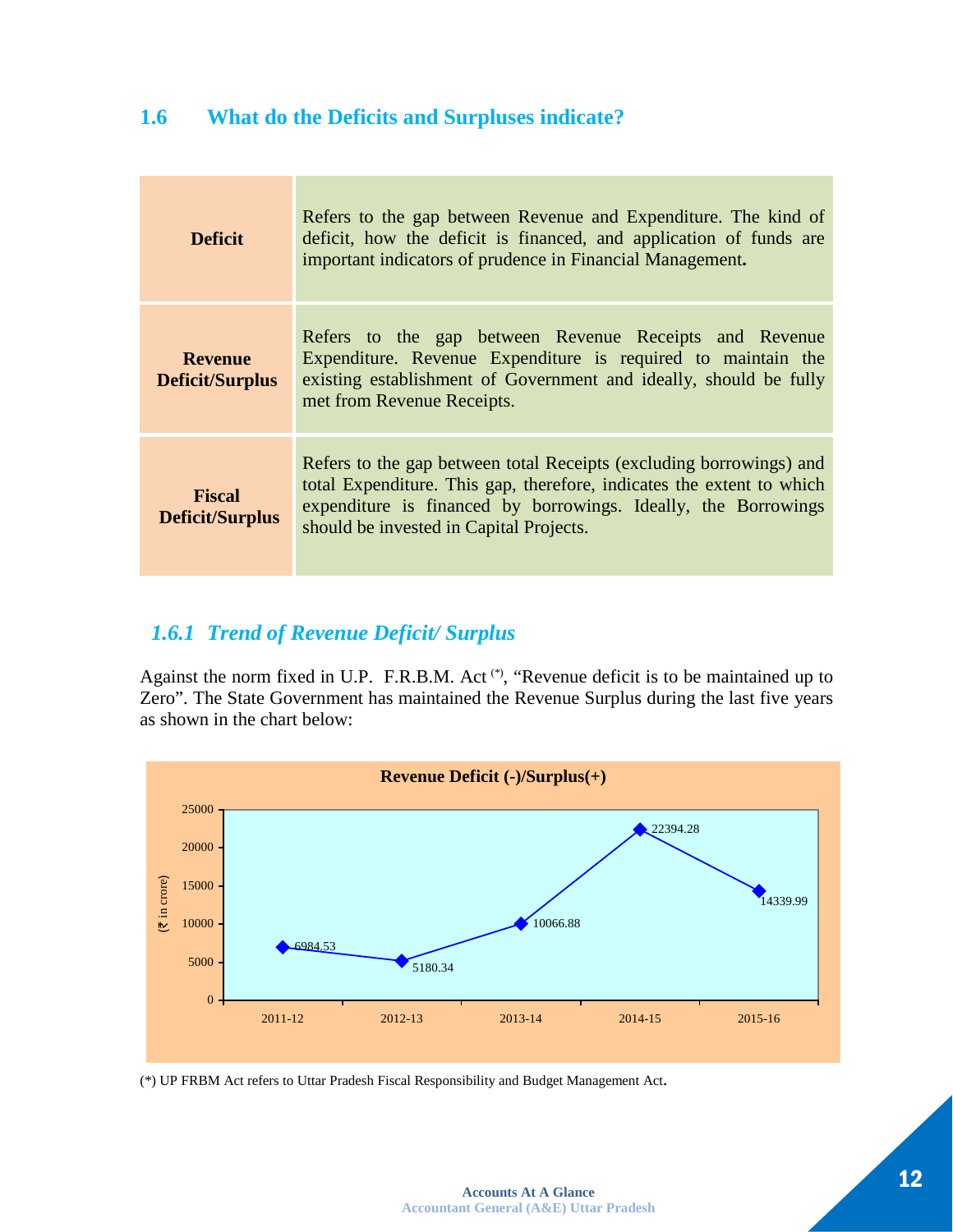## *1.6.2 Trend of Fiscal Deficit*

Similarly, Fiscal Deficit has also been maintained up to not more than 3 *per cent* of G.S.D.P. as per norm fixed in F.R.B.M. Act during the last five years except 2015-16 in which it is 5.07 *per cent* of GSDP. It has been shown in the chart below:



#### *1.6.3 Proportion of borrowed funds spent on Capital expenditure*

The Capital Expenditure is usually met from borrowed funds. It is desirable to fully utilise borrowed funds for the creation of capital assets, and to use Revenue Receipts for the repayment of principal and interest. During the year 2015-16, the State Government utilised the net borrowings and other liabilities ( $\bar{\tau}$  59,392.67 crore) for Capital Expenditure of  $\bar{\xi}$  73,540.63 crore (including loans and advances disbursed). A chart showing comparison of borrowed funds spent on Capital expenditure is as under:

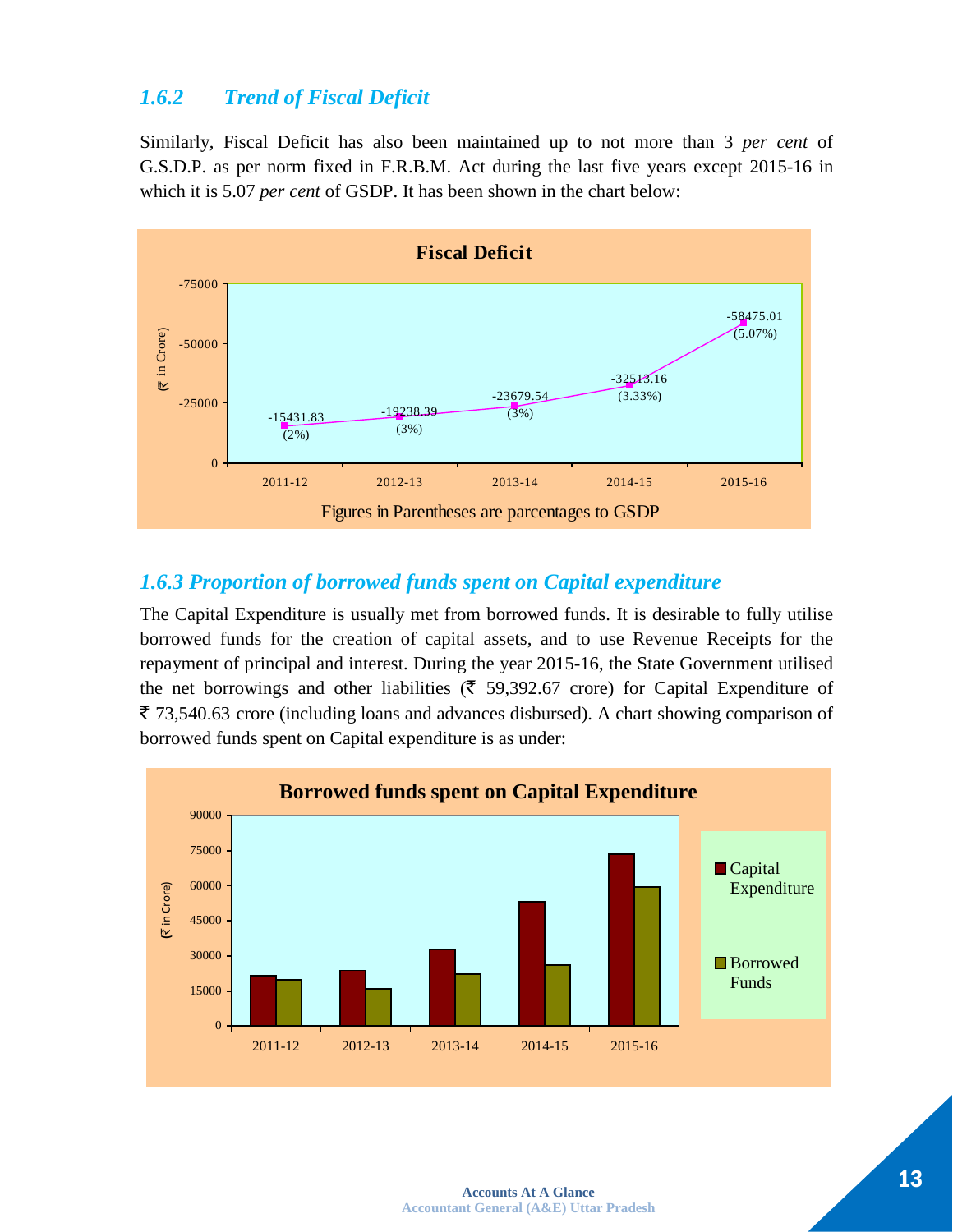

## **RECEIPTS**

## **2.1 Introduction**

Receipts of the Government are classified as Revenue Receipts and Capital Receipts. Total Revenue receipts for 2015-16 were  $\bar{\tau}$  2,27,075.94 crore.

#### **2.2 Revenue Receipts**

| <b>Tax Revenue</b>     | Comprises taxes collected and retained by the State and<br>State's share of Union taxes under Article 280(3) of the<br>Constitution.                                                                                                                                                                                                                                                                |
|------------------------|-----------------------------------------------------------------------------------------------------------------------------------------------------------------------------------------------------------------------------------------------------------------------------------------------------------------------------------------------------------------------------------------------------|
| <b>Non-Tax Revenue</b> | Includes interest receipts, dividends, profits etc.                                                                                                                                                                                                                                                                                                                                                 |
| <b>Grants-in-Aid</b>   | Essentially, a form of Central Assistance to the State<br>Government from the Union Government. Includes<br>'External Grant Assistance' and 'Aid, Material &<br>Equipment' received from foreign Governments and<br>channelised through the Union Government. In turn, the<br>State Governments also give Grants-in-aid to institutions<br>like Panchayati Raj Institutions, Autonomous bodies etc. |

Component wise position of total revenue receipts of the State of  $\bar{\tau}$  2,27,075.94 crore is shown in the chart below:



(Refer to statement-2 of Finance Accounts)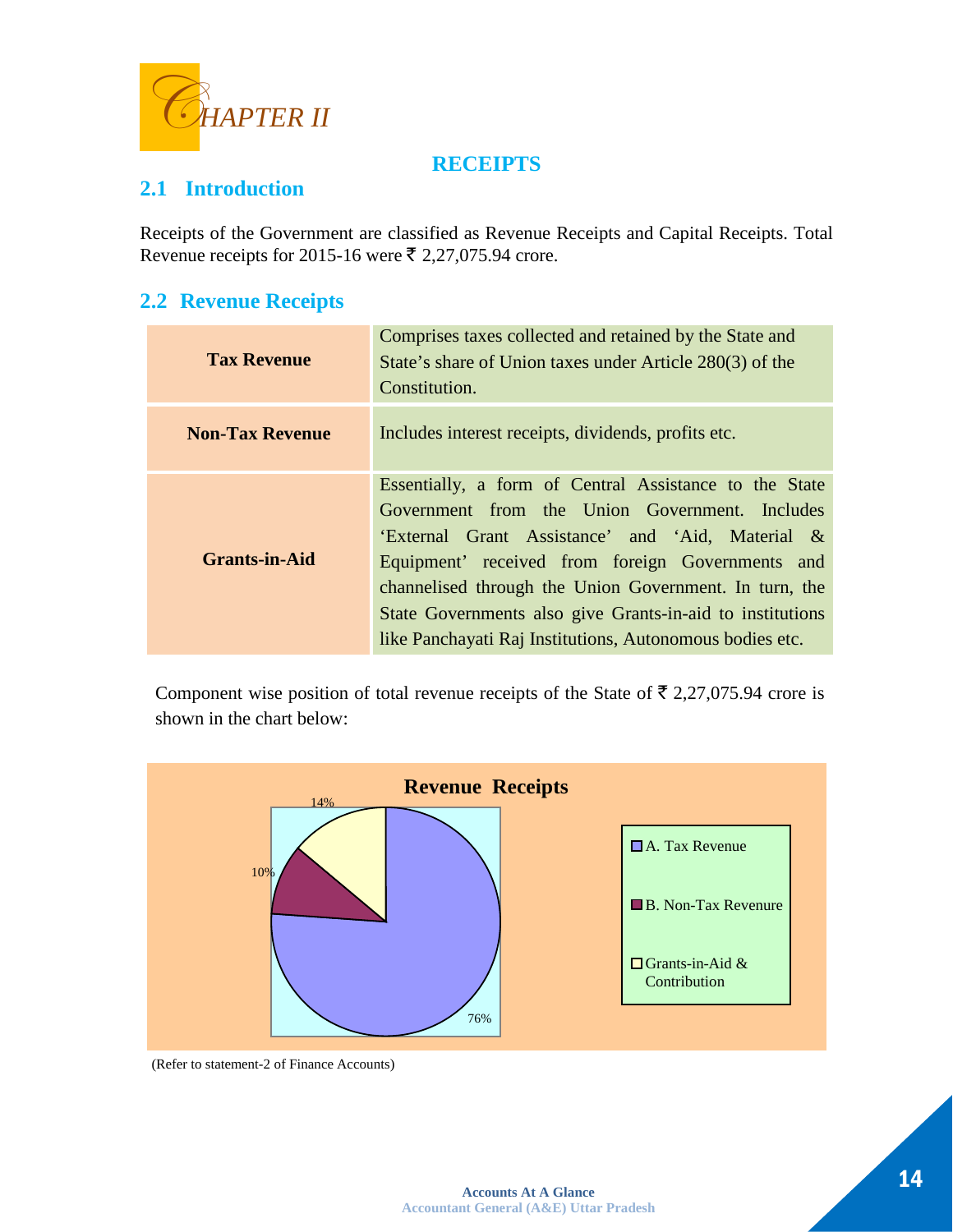## **Revenue Receipt Components (2015-16)**

|                                                 | $(\bar{\bar{\mathbf{\tau}}}$ in crore) |
|-------------------------------------------------|----------------------------------------|
| <b>Components</b>                               | <b>Actuals</b>                         |
| <b>A. Tax Revenue</b>                           | 1,72,079.95                            |
| Taxes on Income & Expenditure                   | 48,468.96                              |
| Taxes on Property & Capital Transactions        | 12,916.75                              |
| Taxes on Commodities & Services                 | 1,10,694.24                            |
| <b>B. Non-Tax Revenue</b>                       | 23,134.65                              |
| <b>Fiscal Services</b>                          | 0.03                                   |
| <b>Interest Receipts, Dividends and Profits</b> | 675.45                                 |
| <b>General Services</b>                         | 6,113.74                               |
| <b>Social Services</b>                          | 11,264.36                              |
| <b>Economic Services</b>                        | 5,081.07                               |
| C. Grants-in aid & Contributions                | 31,861.34                              |
| <b>Total- Revenue Receipts</b>                  | 2,27,075.94                            |

(Refer to statement-14 Finance Accounts)

## **2.3 Trend of Receipts**

|                         |            |            |            |             | $(\overline{\mathfrak{k}})$ in crore) |
|-------------------------|------------|------------|------------|-------------|---------------------------------------|
|                         | 2011-12    | 2012-13    | 2013-14    | 2014-15     | 2015-16                               |
| <b>Tax Revenues</b>     | 102,964.38 | 115,596.21 | 129,358.78 | 1,40,795.33 | 1,72,079.95                           |
|                         | (15)       | (15)       | (15)       | (14)        | (15)                                  |
| <b>Non-Tax Revenues</b> | 10,145.30  | 12,969.98  | 16,449.80  | 19,934.80   | 23,134.65                             |
|                         | (1)        | (2)        | (2)        | (2)         | (2)                                   |
| <b>Grants-in-Aid</b>    | 17,760.02  | 17,337.79  | 22,405.17  | 32,691.47   | 31,861.34                             |
|                         | (3)        | (2)        | (2)        | (3)         | (3)                                   |
| <b>Total Revenue</b>    | 130,869.70 | 145,903.98 | 168,213.75 | 1,93,421.60 | 2,27,075.94                           |
| <b>Receipts</b>         | (19)       | (19)       | (19)       | (20)        | (20)                                  |
| $GSDP$ $(*)$            | 685,291.83 | 782,285.34 | 890,265.14 | 9,76,297.00 | 11,53,795.00                          |

Note: Figures in parentheses represent percentage to GSDP

 (\*) GSDP (Gross State Domestic Product) is the value of final goods and services produced during the year and the figures of GSDP for 2011-12 to 2015-16 used in this publication are as depicted in the Finance Accounts of the U.P. Government.

The GSDP increased by about 18 *per cent* in 2015-16 in comparison to 2014-15. At the same time, growth in revenue collection was 17 *per cent*, tax revenues increased by 22 *per cent*, non-tax revenues by 16 p*er cent*. However, there was a significant decrease in Grants-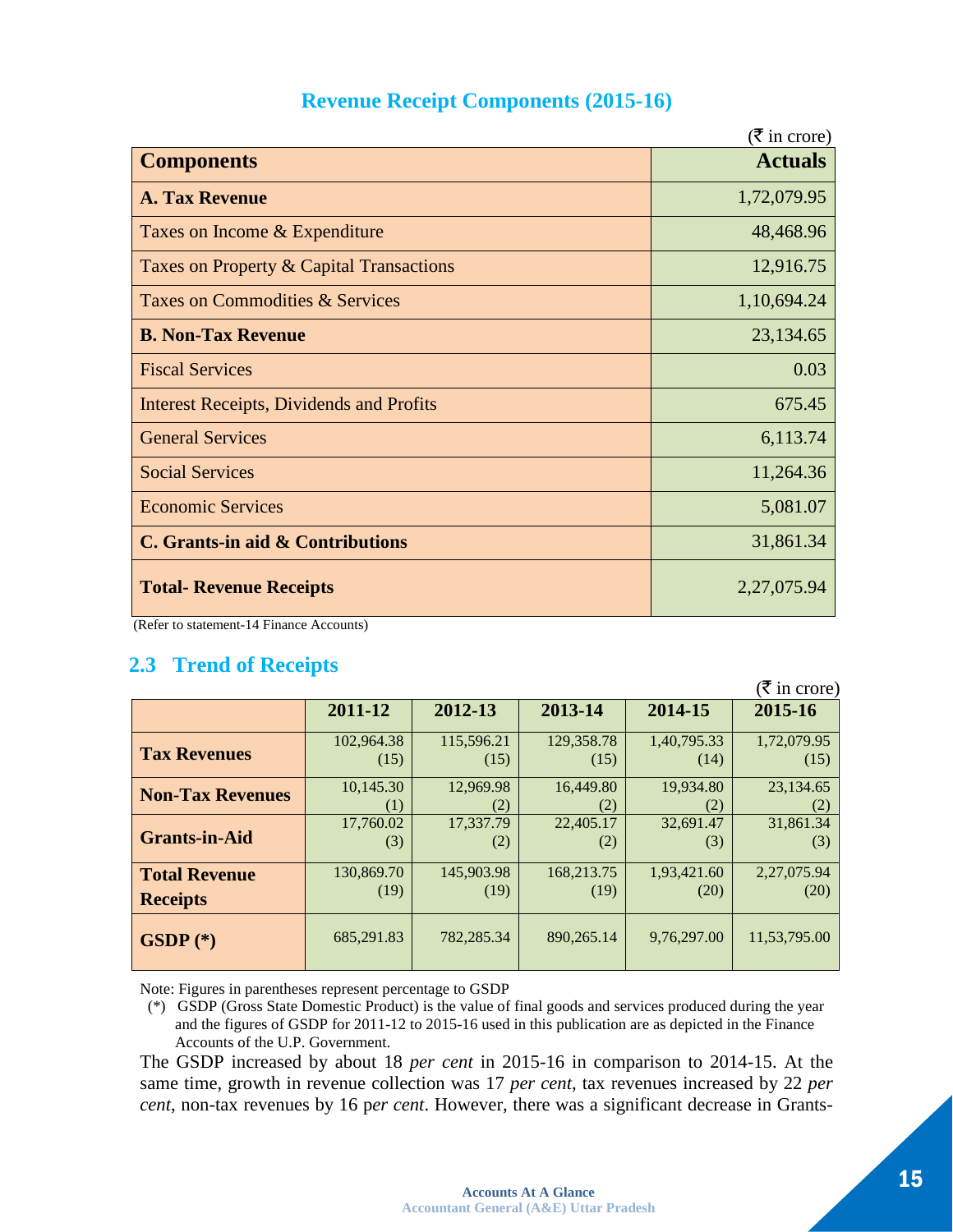in-Aid from Central Government (under major head 1601) by about 2.5 *per cent* (i.e. ₹ 830.13 crore).



## **Sector-wise Tax Revenue**

|                                                                  |            |            |            |             | $(\bar{\bar{\mathbf{\tau}}}$ in crore) |
|------------------------------------------------------------------|------------|------------|------------|-------------|----------------------------------------|
|                                                                  | 2011-12    | 2012-13    | 2013-14    | 2014-15     | 2015-16                                |
| Taxes<br><b>Income</b><br>$\alpha$<br>and Expenditure            | 29,916.21  | 33,053.72  | 35,054.15  | 39,922.48   | 48,468.96                              |
| Property<br>Taxes<br>on<br>Capital<br>and<br><b>Transactions</b> | 8,261.60   | 9,581.69   | 10,350.88  | 12,393.38   | 12,916.75                              |
| Taxes<br><sub>on</sub><br>Commodities<br>and<br><b>Services</b>  | 64,786.57  | 72,960.80  | 83,953.75  | 88,479.47   | 1,10,694.24                            |
| <b>Total Tax</b><br><b>Revenues</b>                              | 102,964.38 | 115,596.21 | 129,358.78 | 1,40,795.33 | 1,72,079.95                            |

Substantial increasing trend in collection of Taxes on Commodities and Services during the last five years are mainly due to increase in collections under Major Head 0040- Taxes on Sales, Trade and share of net proceeds assigned to states etc.



(\*) Primarily net proceeds of state share of union taxes.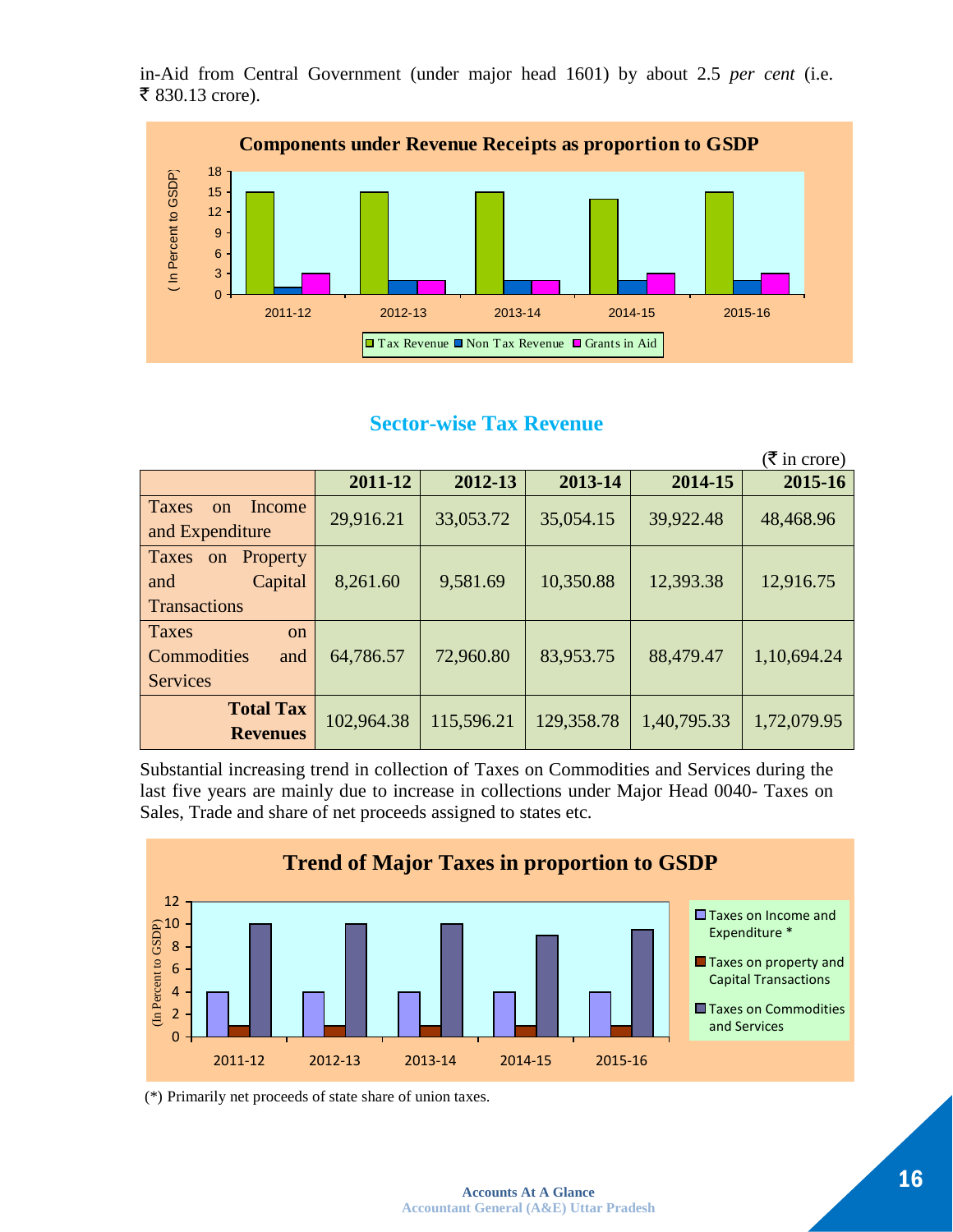## **2.4 Performance of State's own Tax Revenue collection**

|         |                    | <b>State share of</b> | <b>State's Own Tax Revenue</b> |                                     |
|---------|--------------------|-----------------------|--------------------------------|-------------------------------------|
| Year    | <b>Tax Revenue</b> | <b>Union Taxes</b>    | Amount                         | <b>Percentage to</b><br><b>GSDP</b> |
| (1)     | (2)                | (3)                   | (4)                            | (5)                                 |
| 2011-12 | 1,02,964.38        | 50,350.95             | 52,613.43                      | 8                                   |
| 2012-13 | 1,15,596.21        | 57,497.85             | 58,098.36                      | 7                                   |
| 2013-14 | 1,29,358.78        | 62,776.70             | 66,582.08                      | 7                                   |
| 2014-15 | 1,40,795.33        | 66,622.91             | 74,172.42                      | 8                                   |
| 2015-16 | 1,72,079.95        | 90,973.69             | 81,106.26                      | ⇁                                   |

 $(\overline{\mathfrak{F}}$  in crore)

The State Government has maintained increasing trend of collections of Own Tax Revenue in accordance with its share of Union Taxes during the last five years.

## **2.5 Efficiency of Tax Collection**

## *A. Taxes on Property and Capital Transactions*

|                                                            |          |          |           |           | $(\bar{\bar{\mathbf{\tau}}}$ in crore) |
|------------------------------------------------------------|----------|----------|-----------|-----------|----------------------------------------|
|                                                            | 2011-12  | 2012-13  | 2013-14   | 2014-15   | 2015-16                                |
| <b>Revenue Collection</b>                                  | 8,261.60 | 9,581.69 | 10,350.88 | 12,393.38 | 12,916.75                              |
| <b>Expenditure on Collection</b>                           | 1,662.85 | 1,927.28 | 1,941.67  | 2,090.49  | 2,212.78                               |
| <b>Efficiency of Tax</b><br><b>Collection</b> (Percentage) | 20       | 20       | 19        | 17        | 17                                     |

## *B. Taxes on Commodities and Services*

|                                                     |               |                       |         |           | $(\bar{\bar{\mathbf{\tau}}}$ in crore) |
|-----------------------------------------------------|---------------|-----------------------|---------|-----------|----------------------------------------|
|                                                     | 2011-12       | 2012-13               | 2013-14 | 2014-15   | 2015-16                                |
| <b>Revenue Collection</b>                           | 64,786.57     | 72,960.80   83,953.75 |         | 88,479.47 | 110694.24                              |
| <b>Expenditure on Collection</b>                    | 1,135.07      | 1,349.75              | 665.16  | 716.75    | 757.64                                 |
| <b>Efficiency of Tax Collection</b><br>(Percentage) | $\mathcal{D}$ |                       |         |           |                                        |

Taxes on commodities and services form a major chunk of Tax Revenue. Collection efficiency of Taxes on Commodities and Services ranged from 1 to 2 *per cent* during the last five years. While the collection efficiency of taxes on property and capital transactions was about 19 *per cent* on an average.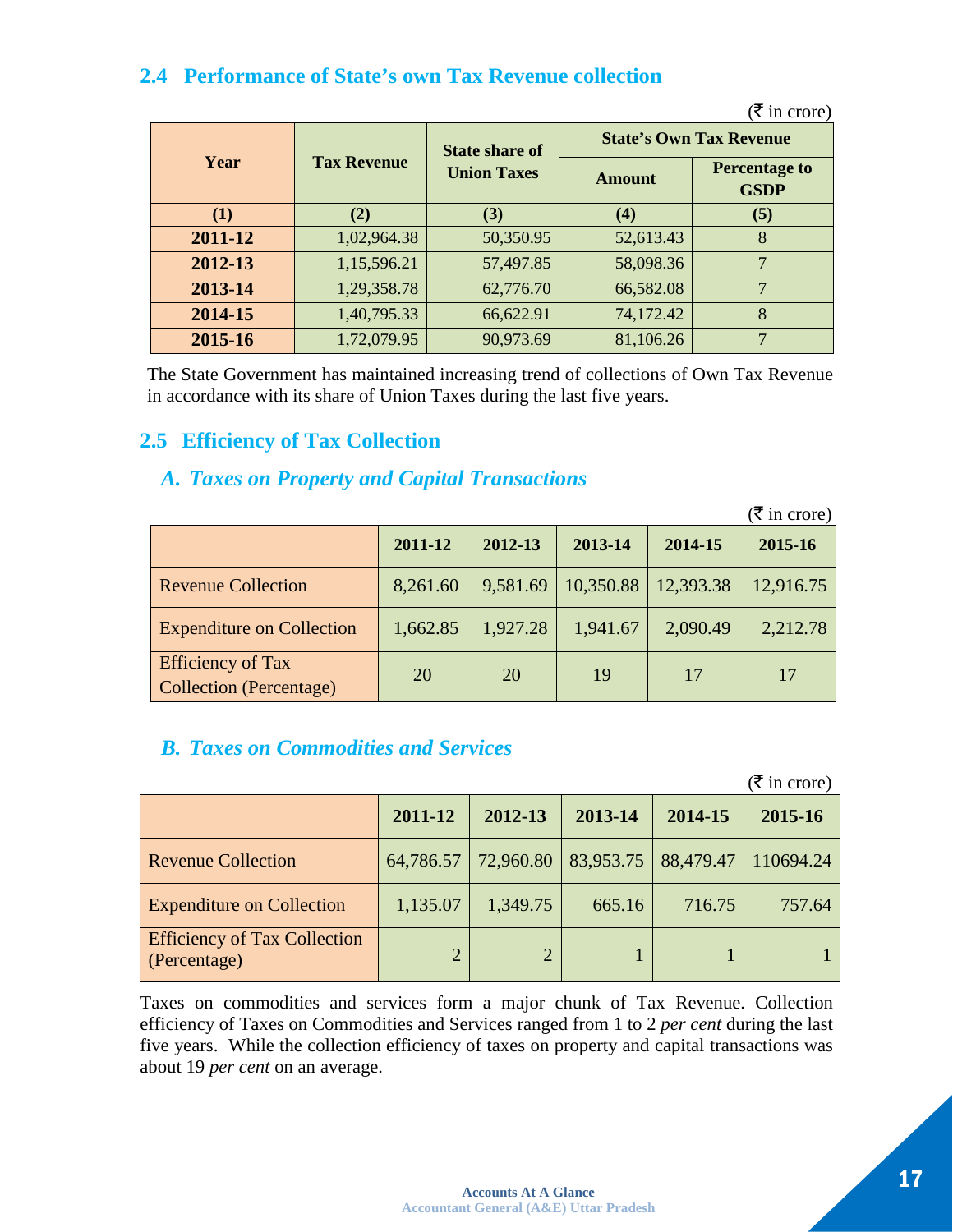|                                                                                  |            |            |            |             | $(\bar{\bar{\mathbf{\mathsf{z}}}})$ in crore) |
|----------------------------------------------------------------------------------|------------|------------|------------|-------------|-----------------------------------------------|
| <b>Major Head description</b>                                                    | 2011-12    | 2012-13    | 2013-14    | 2014-15     | 2015-16                                       |
| <b>Corporation Tax</b>                                                           | 19,818.72  | 20,653.72  | 21,112.58  | 23,265.10   | 28,603.42                                     |
| Taxes on Income other<br>than Corporation Tax                                    | 10,067.03  | 12,365.05  | 13,902.00  | 16,613.52   | 19,814.58                                     |
| Other Taxes on Income<br>and Expenditure                                         | 0.00       | 0.00       | 0.00       | 0.56        | 0.69                                          |
| <b>Taxes on Wealth</b>                                                           | 76.51      | 34.87      | 57.96      | 62.81       | 7.73                                          |
| <b>Customs</b>                                                                   | 8,730.00   | 9,554.78   | 10,242.68  | 10,774.84   | 14,586.98                                     |
| <b>Union Excise Duties</b>                                                       | 5,649.14   | 6,493.46   | 7,234.15   | 6,084.21    | 12,205.56                                     |
| <b>Service Tax</b>                                                               | 6,009.58   | 8,395.97   | 10,227.31  | 9,821.89    | 15,681.47                                     |
| Other Taxes and Duties<br>Commodities<br>and<br><sub>on</sub><br><b>Services</b> | $(-)0.03$  | 0.00       | 0.02       | $(-)0.02$   | 73.26                                         |
| <b>Union</b><br><b>Share</b><br>of<br><b>State</b><br><b>Taxes</b>               | 50,350.95  | 57,497.85  | 62,776.70  | 66,622.91   | 90,973.69                                     |
| <b>Total Tax Revenue</b>                                                         | 102,964.38 | 115,596.21 | 129,358.78 | 1,40,795.33 | 1,72,079.95                                   |
| <b>Percentage of Union Taxes</b><br>to Total Tax Revenue                         | 49         | 50         | 49         | 47          | 53                                            |

## **2.6 Trend in State's Share of Union Taxes over the past five years**

(Refer to statement-3 of Finance Accounts)

#### **2.7 Grants-in-Aid**

Grants-in-Aid represent assistance from the Government of India and External Grant Assistance and comprise of Grants for State Plan Schemes, Central Plan Schemes, Centrally Sponsored Schemes approved by the Planning Commission, State Non-Plan Grants recommended by the Finance Commission and Grants from External Agencies. Total receipts during 2015-16 under Grants in Aid was  $\bar{\tau}$  31,861.34 crore as shown below:

 $(\bar{\bar{\mathbf{\xi}}}$  in crore)





Thus, the share of non-plan grants in total Grants-in-aid was 26 *per cent* during 2015-16, while the share of grants for plan schemes and centrally sponsored plan schemes were 06 and 68 *per cent* respectively. As against the budget estimate of  $\bar{\tau}$  41,425.19 crore of central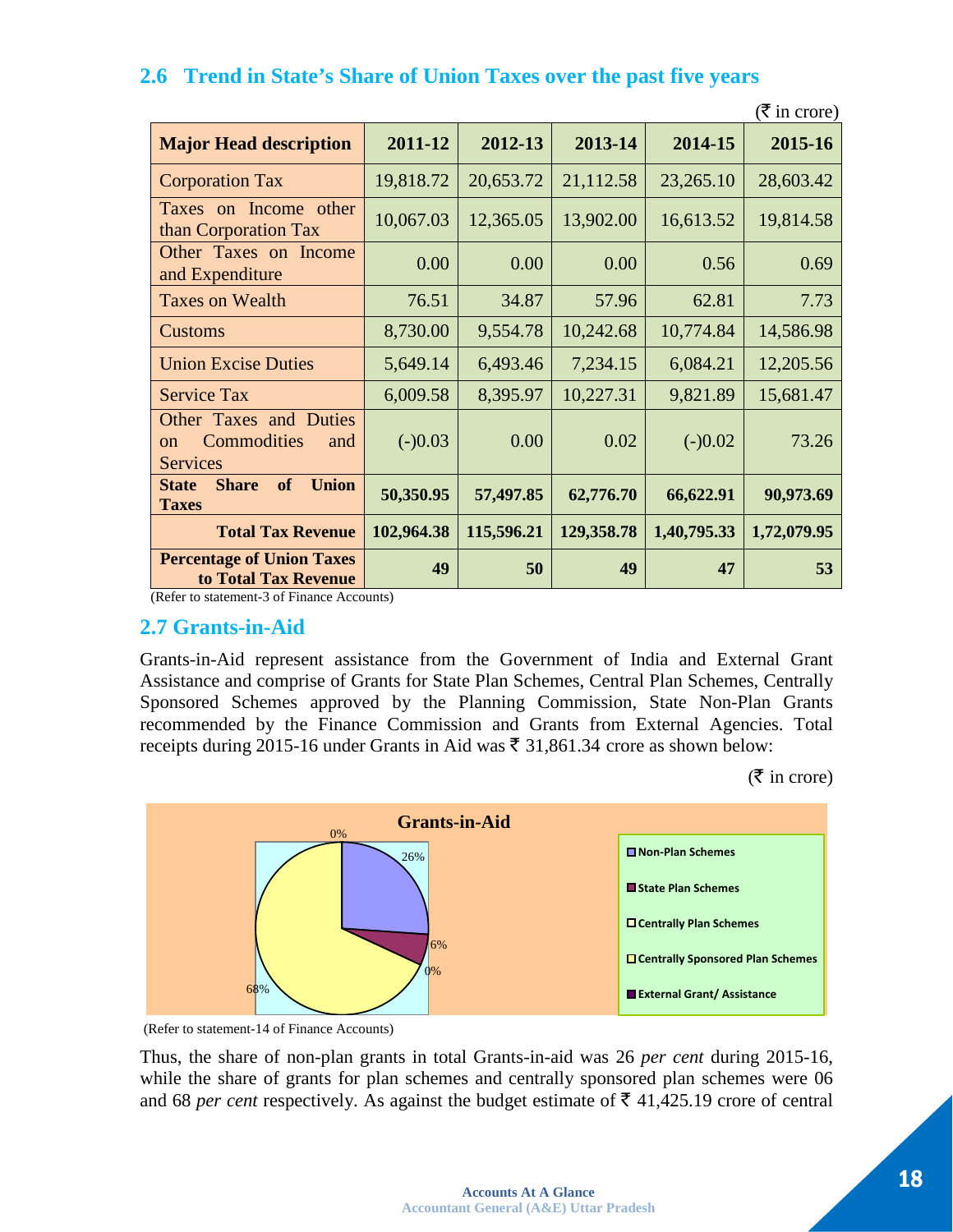share in State Plan Schemes, Central Plan Schemes and Centrally Sponsored Plan Schemes, the State Government has actually received  $\bar{\tau}$  23,587.44 crore of Grants-in-Aid (56.94 *per cent* of B.E.).

## **2.8 Public Debt**

|                                |             |                |                |             | $(\overline{\mathfrak{k}})$ in crore) |
|--------------------------------|-------------|----------------|----------------|-------------|---------------------------------------|
| <b>Description</b>             | 2011-12     | 2012-13        | 2013-14        | 2014-15     | 2015-16                               |
| Internal Debt (net)            | 12,363.65   | 8,010.12       | 7,809.13       | 26,983.66   | 57,644.26                             |
| Central Loans (net)            | $(-)998.96$ | $(-) 1,099.21$ | $(-)$ 1,075.42 | $(-)874.59$ | $(-)803.44$                           |
| <b>Total Public Debt (net)</b> | 11,364.69   | 6,910.91       | 6,733.71       | 26,109.07   | 56,840.82                             |

#### **Trend of Public Debt over the past five years**

(Refer to statement-17 of Finance Accounts)

Note: Negative figures indicate that repayment is in excess of receipts.

In 2015-16, nineteen loans totaling  $\bar{\tau}$  30,000.00 crore at interest rates varying from 7.98 *per cen*t to 8.83 *per cent* and redeemable in the year 2025 were raised at par. As against the total Public Debt of  $\bar{\tau}$  74,513.58 crore raised in 2015-16 (Internal Debt of  $\bar{\tau}$  73,919.72 crore and Central Loan component of  $\bar{\tau}$  593.86 crore), Capital Expenditure was incurred for ` 64,422.72 crore (being about 86.46 *per cent* of the Public Debt).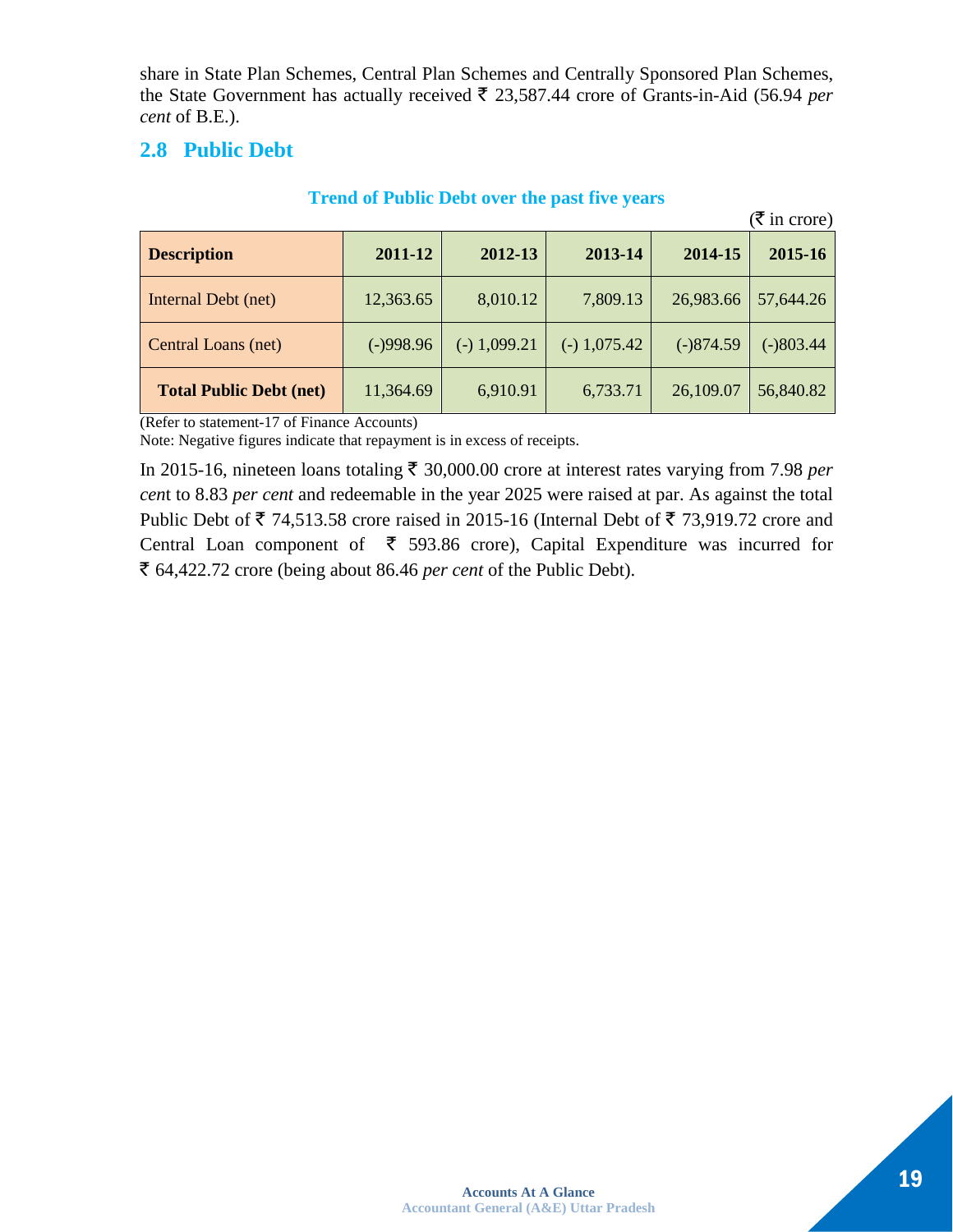

## **EXPENDITURE**

## **3.1 Introduction**

Expenditure is classified as Revenue Expenditure and Capital Expenditure. Revenue Expenditure is used to meet the day-to day running of the organisation. Capital Expenditure is used to create permanent assets, or to enhance the utility of such assets, or to reduce permanent liabilities. Expenditure is further classified under Plan and Non-Plan.

| <b>General Services</b>  | Includes Law & Justice, Police, Jail, PWD, Pension etc.                                                    |  |  |  |
|--------------------------|------------------------------------------------------------------------------------------------------------|--|--|--|
| <b>Social Services</b>   | Includes Education, Health & Family Welfare, Water Supply,<br>Welfare of SC/ST etc.                        |  |  |  |
| <b>Economic Services</b> | Includes Agriculture, Rural Development,<br>Irrigation,<br>Cooperation, Energy, Industries, Transport etc. |  |  |  |

## **3.2 Revenue Expenditure**

Revenue Expenditure of  $\bar{\tau}$  2,12,735.95 crore for 2015-16 fell short of budget estimates (of  $\bar{\xi}$  2,45,126.81 crore) by  $\bar{\xi}$  32,390.86 crore due to less disbursement of  $\bar{\xi}$  12,412.14 crore under Plan Expenditure and  $\bar{\tau}$  19,978.72 crore under Non-Plan Expenditure. This shortfall is to be viewed in the light of the shortfall of  $\bar{\tau}$  22,804.29 crore (9 *per cent* of B.E.) in revenue receipts and the need of the State to maintain a revenue surplus in terms of the Uttar Pradesh FRBM Act, 2004.

The shortfall of expenditure against budget estimates under Revenue Section during the past five years is given below:

|                                  |               |             |             |             | $(\bar{\bar{\mathbf{\mathsf{z}}}})$ in crore) |
|----------------------------------|---------------|-------------|-------------|-------------|-----------------------------------------------|
|                                  | 2011-12       | 2012-13     | 2013-14     | 2014-15     | 2015-16                                       |
| <b>Budget Estimates</b>          | 1,25,793.66   | 1,52,963.61 | 1,67,892.20 | 2,04,051.85 | 2,45,126.81                                   |
| <b>Actuals</b>                   | 1,23,885.17   | 1,40,723.64 | 1,58,146.87 | 1,71,027.32 | 2, 12, 735.95                                 |
| Gap                              | 1,908.49      | 12,239.97   | 9,745.33    | 33,024.53   | 32,390.86                                     |
| <b>Percentage of Gap over BE</b> | $\mathcal{L}$ | 8           | 6           | 16          | 13                                            |

Nearly 60 *per cent* of total Revenue Expenditure was incurred on committed Non-plan expenditure  $\bar{\tau}$  1,27,728.12 crore (salaries, pensions, interests etc.). However, the State Government had a Revenue Surplus of  $\bar{\tau}$  14,339.99 crore in 2015-16 in terms of the FRBM Act.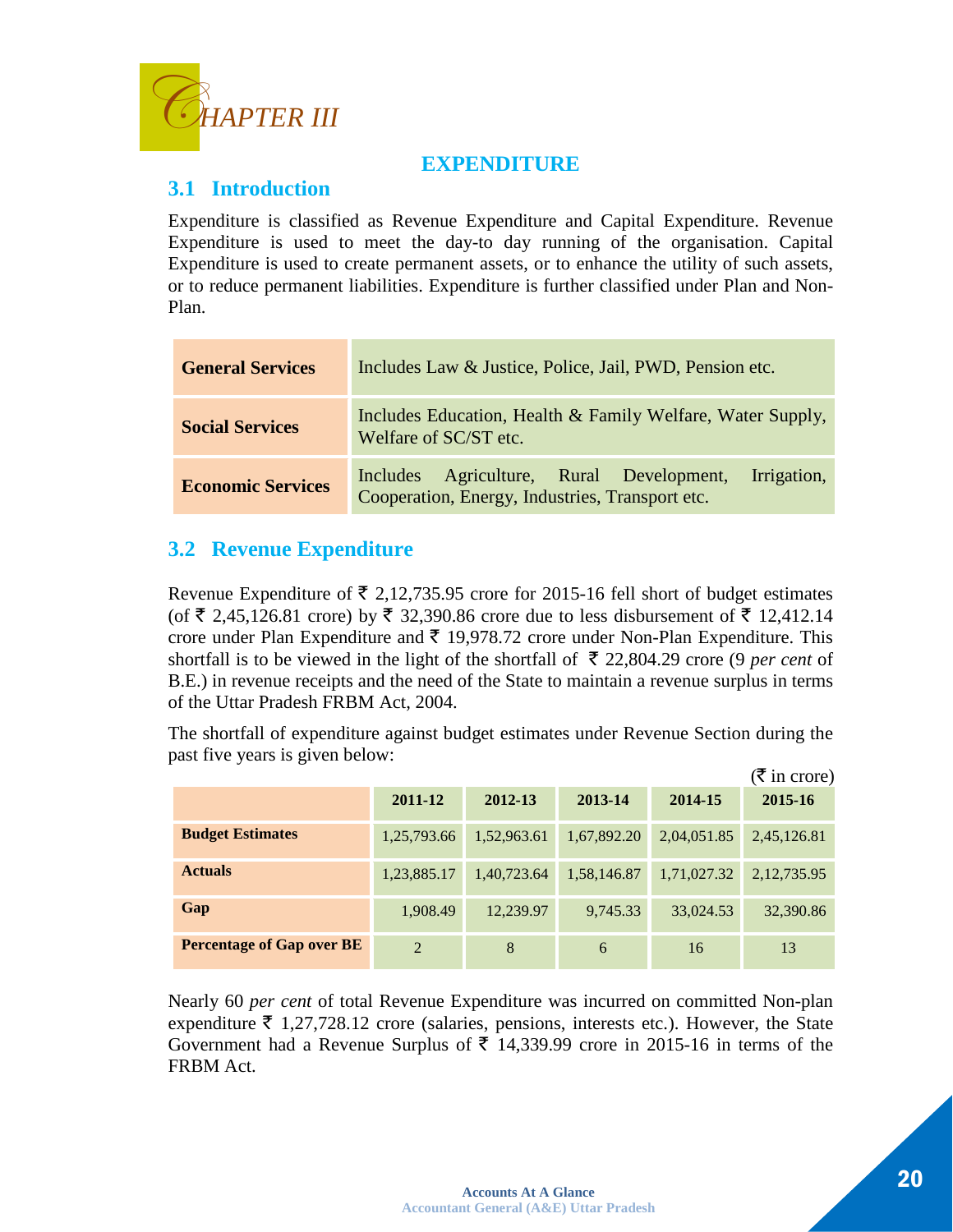## *3.2.1 Sectoral Distribution of Revenue Expenditure (2015-16)*

|                                                              |               | $(\bar{\mathbf{\mathcal{F}}}$ in crore) |
|--------------------------------------------------------------|---------------|-----------------------------------------|
| <b>Components</b>                                            | <b>Amount</b> | Percentage                              |
| <b>A. Fiscal Services</b>                                    | 2,993.33      |                                         |
| (i) Collection of Taxes on Property and Capital transactions | 2,212.77      | 1                                       |
| (ii) Collection of Taxes on Commodities and Services         | 757.64        | $\Omega$                                |
| (iii) Other Fiscal Services                                  | 22.92         | $\Omega$                                |
| <b>B. Organs of State</b>                                    | 1,977.87      | 1                                       |
| <b>C. Interest Payments and Servicing of debt</b>            | 28,414.65     | 13                                      |
| <b>D. Administrative Services</b>                            | 14,657.62     | $\overline{7}$                          |
| <b>E. Pensions and Miscellaneous General Services</b>        | 24,184.45     | 11                                      |
| <b>F. Social Services</b>                                    | 82,486.46     | 39                                      |
| <b>G. Economic Services</b>                                  | 47,881.29     | 22                                      |
| H. Grants-in-aid and contributions                           | 10,140.28     | 5                                       |
| <b>Total Expenditure (Revenue Account)</b>                   | 2, 12, 735.95 | 100                                     |

(Refer to statement-15 of Finance Accounts)

Expenditure on Interest Payment and Servicing of Debt needs to be reduced so that the expenditure under Economic Services and Social Services may also be enhanced.

#### *3.2.2 Major Components of Revenue Expenditure (2011-2016)*

 $(\bar{\mathbf{\mathsf{z}}}$  in crore)



(\*) General Services excludes MH 2048 (Appropriation for Reduction or Avoidance of Debts), MH 2049 (Interest Payments) and includes MH 3604 Compensation and Assignment to Local Bodies and Panchayati Raj Institutions.

The expenditure on Economic Services (which includes important sectors like Industries, Rural Development, Agriculture and Irrigation etc.) has marginal growth, as against a steady increase in General and Social services.

#### **3.3 Capital Expenditure**

Capital disbursements  $\bar{\tau}$  73,540.63 crore (including loans and advances disbursed) for 2015-16, which was 6.37 *per cent* of GSDP, were less than budget estimates  $(\bar{\mathfrak{F}} 83,757.95$  crore) by  $\bar{\mathfrak{F}} 10,217.32$  crore (less disbursement of  $\bar{\mathfrak{F}} 1,292.13$  crore under Non-Plan Expenditure and  $\bar{\xi}$  8,925.19 crore under Plan Expenditure).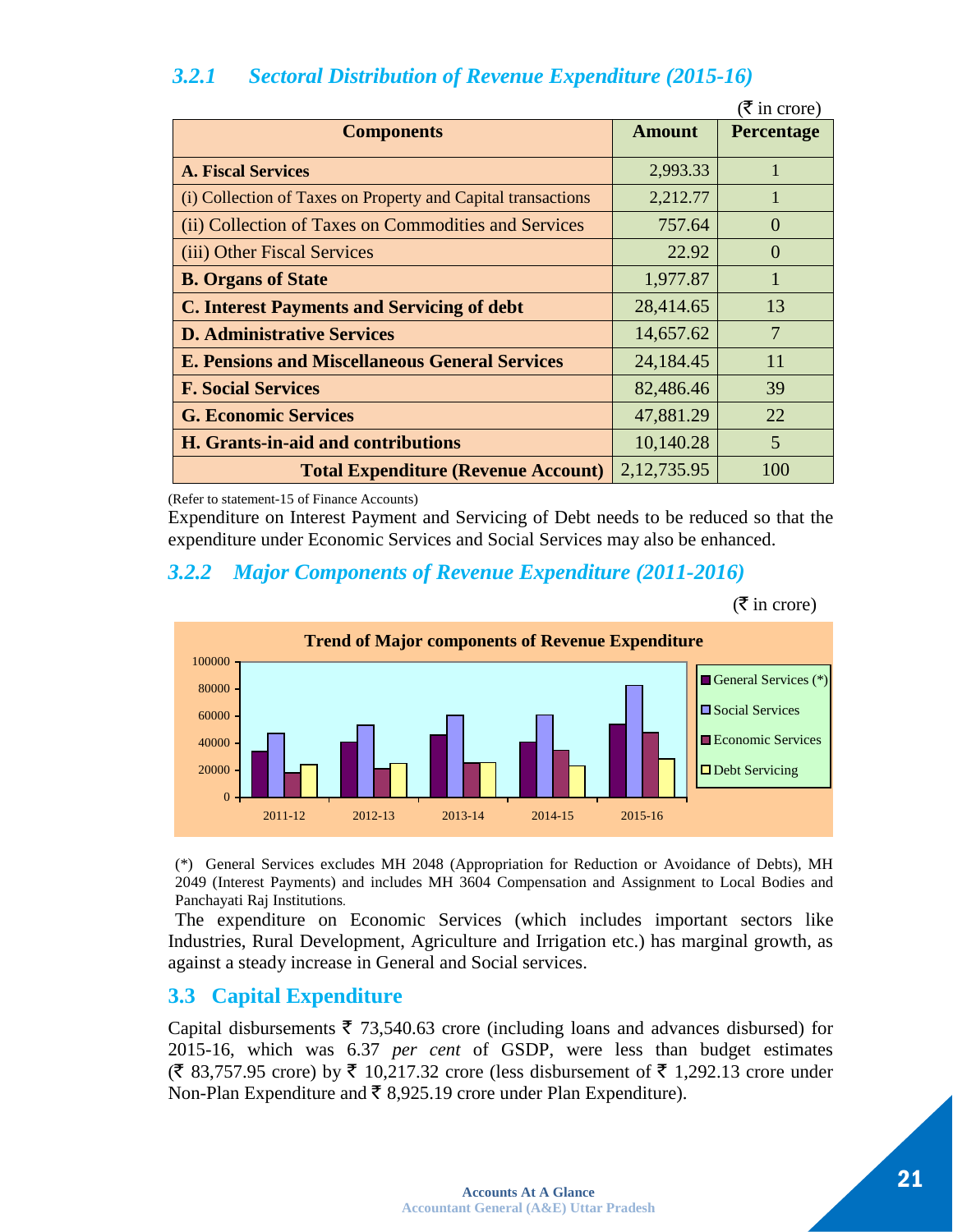## *3.3.1 Sectoral Distribution of Capital Expenditure*

During 2015-16, the Government spent  $\bar{\tau}$  4,341.83 crore on various Irrigation Projects  $(\bar{\zeta}$  3,059.40 crore on Major Irrigation,  $\bar{\zeta}$  662.12 crore on Medium Irrigation, and  $\bar{\xi}$  620.31 crore on Minor Irrigation). The Government spent  $\bar{\xi}$  34,441.24 crore on Major Construction Works and invested  $\bar{\tau}$  25,751.93 crore in various Corporations /Companies /Societies.

|        |                                                                                                                                           |               | $(\bar{\bar{\mathbf{\mathsf{z}}}})$ in crore) |
|--------|-------------------------------------------------------------------------------------------------------------------------------------------|---------------|-----------------------------------------------|
| Sl.No. | <b>Sector</b>                                                                                                                             | <b>Amount</b> | <b>Percentage</b>                             |
| 1.     | <b>General Services-Police, Land Revenue etc.</b>                                                                                         | 5,259.07      |                                               |
| 2.     | <b>Social Services-</b> Education, Health & Family<br>Welfare, Water Supply, Welfare of SC/ST etc.                                        | 11,706.77     | 16                                            |
| 3.     | <b>Economic</b><br><b>Services-</b> Agriculture,<br>Rural<br>Development, Irrigation, Cooperation, Energy,<br>Industries, Transport etc., | 47,456.88     | 65                                            |
| 4.     | <b>Loans and Advances Disbursed</b>                                                                                                       | 9,117.91      | 12                                            |
|        | <b>Total</b>                                                                                                                              | 73,540.63     | 100                                           |

#### *3.3.2 Sectoral Distribution of Capital Expenditure over the past five years*

|                  |                              |           |           |           |           | $(\bar{\bar{\mathbf{\mathsf{z}}}})$ in crore) |
|------------------|------------------------------|-----------|-----------|-----------|-----------|-----------------------------------------------|
| Sl.<br>No.       | <b>Sector</b>                | 2011-12   | 2012-13   | 2013-14   | 2014-15   | 2015-16                                       |
| 1.               | <b>General Services</b>      | 1,143.62  | 1,404.95  | 3,463.35  | 4,008.68  | 5,259.07                                      |
| 2.               | <b>Social Services</b>       | 5,187.14  | 7,594.51  | 6,759.50  | 12,754.72 | 11,706.77                                     |
| 3.               | <b>Economic Services</b>     | 15,243.20 | 14,834.83 | 22,639.80 | 36,533.88 | 47,456.88                                     |
| $\overline{4}$ . | Loans and<br><b>Advances</b> | 975.57    | 1,003.24  | 1,473.34  | 1,872.64  | 9117.91                                       |
|                  | <b>Total</b>                 | 22549.53  | 24,837.53 | 34,335.99 | 55,169.92 | 73,540.63                                     |

(Refer to statement-5 & 7 of Finance Accounts)



Expenditure under Social Services which is indicative of development related spending decreased by 8 *per cent* during 2015-16 as compared to 2014-15 and expenditure on Economic Services increased by 30 *per cent*.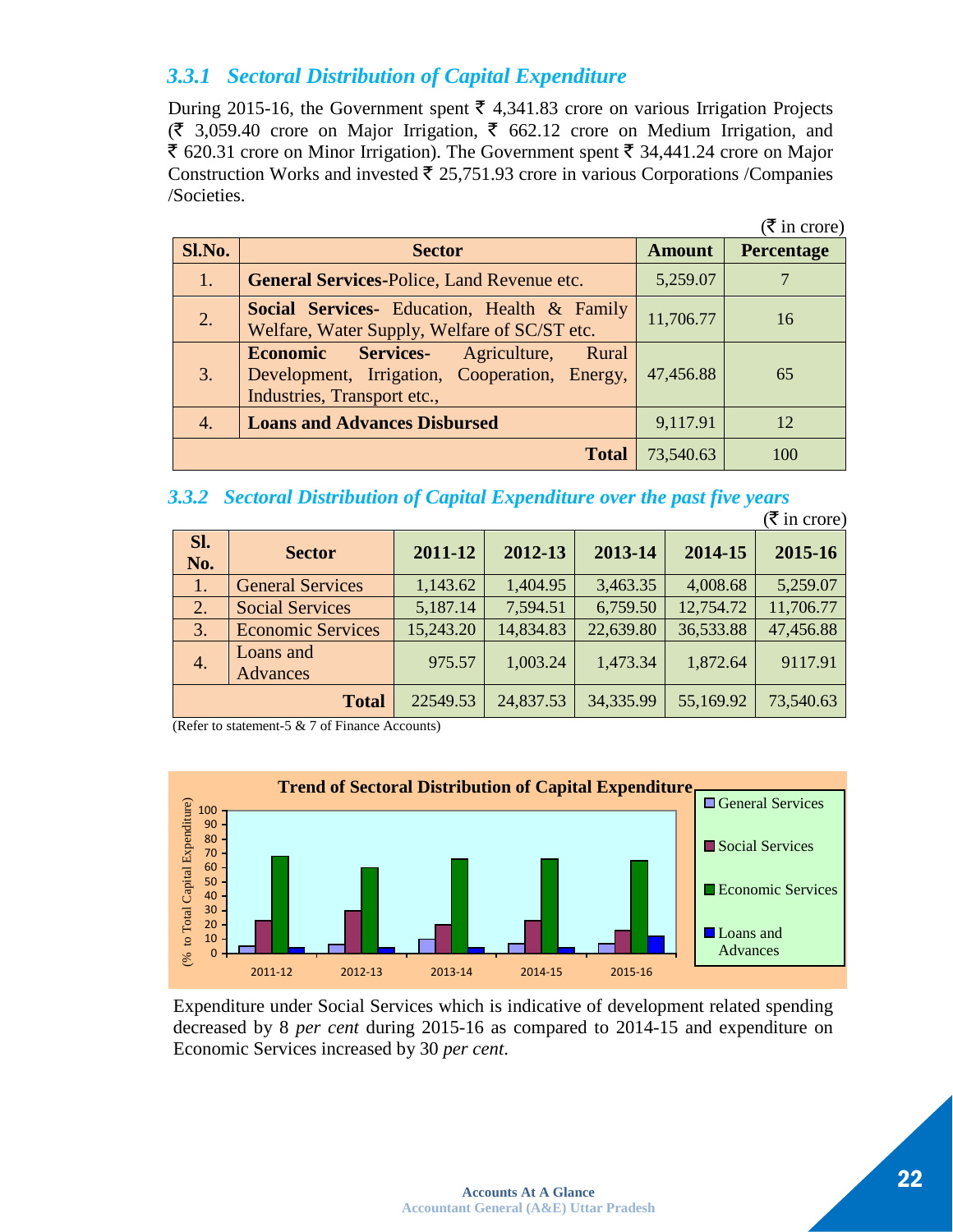

## **PLAN & NON-PLAN EXPENDITURE**

Revenue and Capital expenditure include Plan expenditure (State Plan, Central Plan and Centrally Sponsored Plan) including loans and advances, and Non-Plan Expenditure.

## **4.1 Distribution of expenditure (2015-16)**



## **4.2 Plan Expenditure**

During 2015-16, Plan Expenditure, representing 33 *per cent* of total disbursements, was ₹ 93,885.14 crore (₹ 59,945.99 crore under State Plan, ₹ 32,350.21 crore under Centrally Sponsored Plan Schemes and  $\bar{\tau}$  1,588.94 crore under Loans and Advances).



## *4.2.1 Plan expenditure under Capital Account*

|                                                                          |           |           |           |           | $(\bar{\bar{\mathbf{\tau}}}$ in crore) |
|--------------------------------------------------------------------------|-----------|-----------|-----------|-----------|----------------------------------------|
|                                                                          | 2011-12   | 2012-13   | 2013-14   | 2014-15   | 2015-16                                |
| <b>Total Capital Expenditure</b>                                         | 22,549.53 | 24,837.53 | 34,335.99 | 55,169.92 | 73,540.63                              |
| Capital Expenditure (Plan)                                               | 21,149.58 | 22,992.25 | 31,430.84 | 45,444.98 | 50,633.83                              |
| Percentage of Capital Expenditure<br>(Plan) to total Capital Expenditure | 94        | 93        | 92        | 82        | 69                                     |

Thus, the percentage of Capital Expenditure on plan heads has reduced from 94 *per cent* in 2011-12 to 69 *per cent* in 2015-16.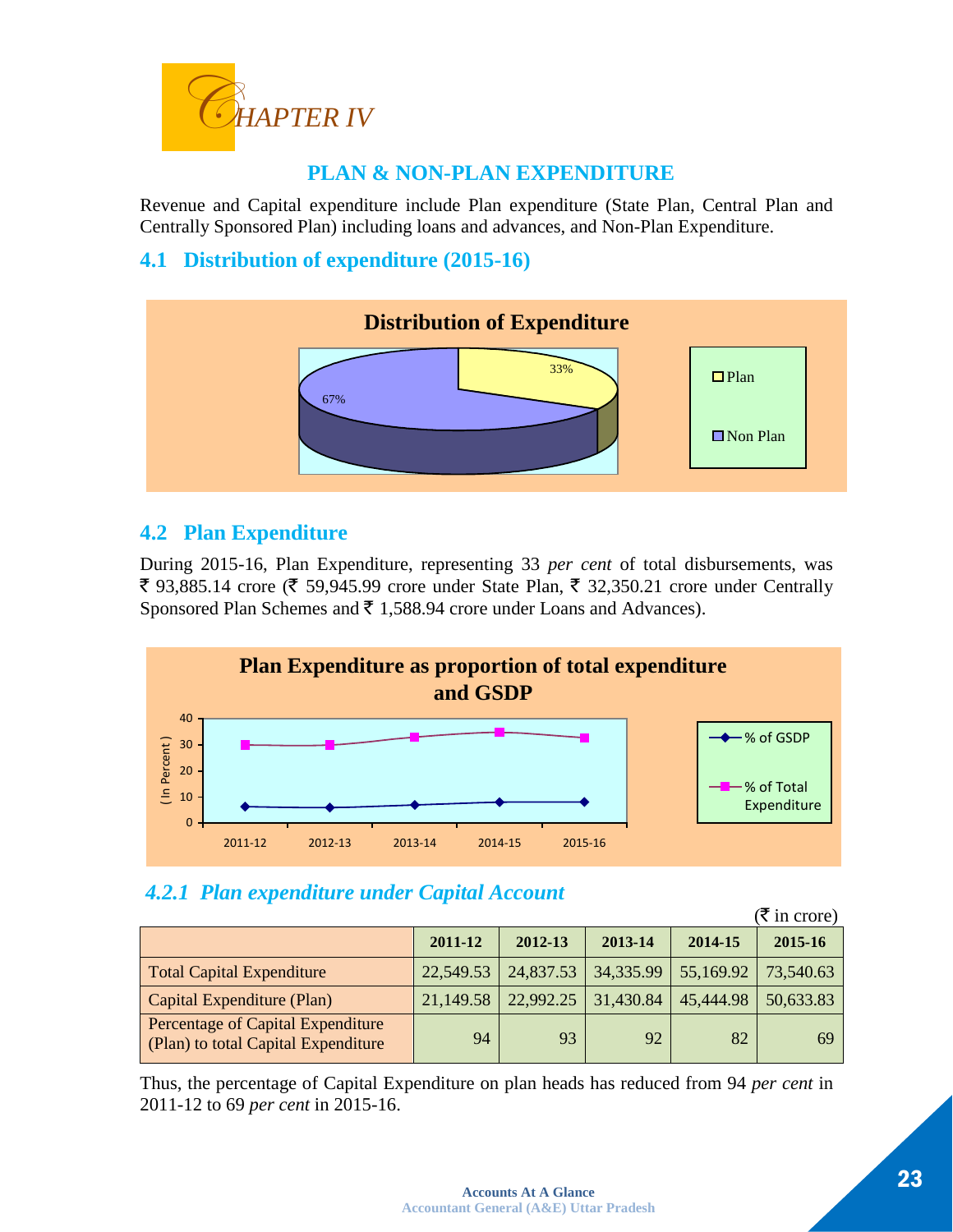#### **4.3 Non-Plan Expenditure**

Non-Plan Expenditure during 2015-16, representing 67 *per cent* of total disbursements  $\bar{\xi}$  2,86,276.58 crore, was  $\bar{\xi}$ 1,92,391.44 crore, ( $\bar{\xi}$ 1,69,484.63 crore under Revenue and ₹ 22,906.81 crore under Capital).



## **4.4 Committed Expenditure**

 $(\overline{\mathbf{\xi}})$  in crore)

| <b>Component</b>                                                        | 2011-12    | 2012-13    | 2013-14    | 2014-15     | 2015-16     |
|-------------------------------------------------------------------------|------------|------------|------------|-------------|-------------|
| <b>Committed Expenditure</b>                                            | 82,729.90  | 93,559.62  | 98,433.66  | 1,11,566.03 | 1,27,728.12 |
| <b>Revenue Expenditure</b>                                              | 123,885.17 | 140,723.64 | 158,146.87 | 1,71,027.32 | 2,12,735.95 |
| <b>Percentage of Committed</b><br>Expenditure to Revenue<br>Receipts    | 63         | 64         | 59         | 58          | 56          |
| <b>Percentage of Committed</b><br>Expenditure to Revenue<br>Expenditure | 67         | 66         | 62         | 65          | 60          |



The upward trend on committed expenditure leaves the Government with lesser flexibility for development related spendings.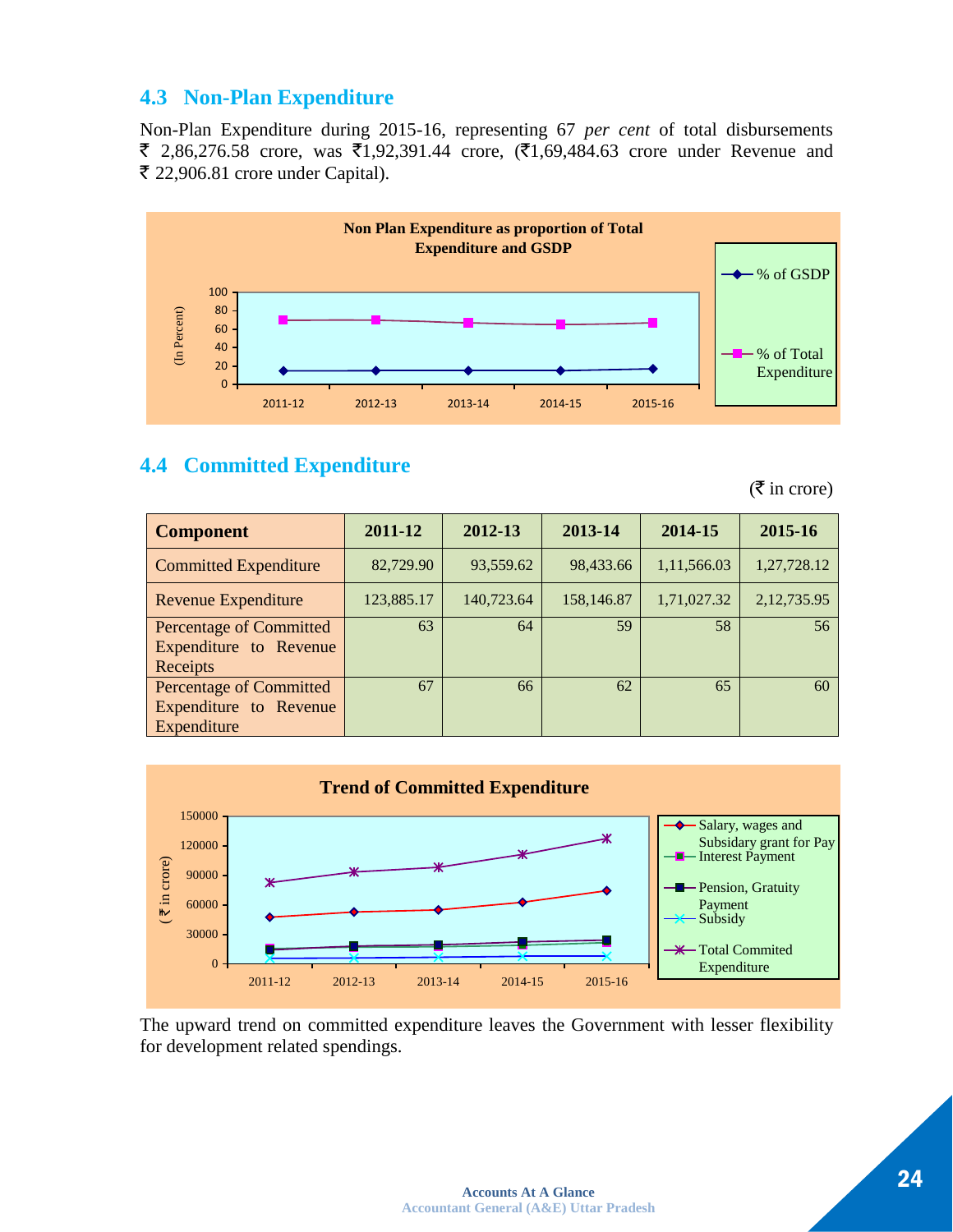

## **APPROPRIATION ACCOUNTS**

The Appropriation Accounts presents accounts of the sums expended in the year compared with the sums specified in the Schedule appended to the Appropriation Acts passed under Articles 204 and 205 of the Constitution of India.

## **5.1 Summary of Appropriation Accounts for 2015-16**

|                       |                                        |                       |                               |                   |                                     | $(\overline{\mathfrak{k}})$ in crore) |
|-----------------------|----------------------------------------|-----------------------|-------------------------------|-------------------|-------------------------------------|---------------------------------------|
| Sl.<br>N <sub>o</sub> | <b>Nature of</b><br><b>Expenditure</b> | <b>Original grant</b> | <b>Supplementary</b><br>grant | <b>Total</b>      | <b>Actual</b><br><b>Expenditure</b> | Saving $(-)$<br>Excess $(+)$          |
| $\mathbf{1}$          | Revenue<br>Voted                       | 1,88,270.50           | 28,822.93                     | 2,17,093.43       | 1,85,502.85                         | $(-)$ 31,590.58                       |
|                       | Charged                                | 29,055.55             | 547.70                        | 29,603.25         | 28,777.49                           | $(-) 825.76$                          |
| $\overline{2}$        | Capital<br>Voted                       | 74,082.85             | 10,711.05                     | 84,793.90         | 77,312.14                           | $(-) 7,481.76$                        |
|                       | Charged                                | 36.17                 | 11.00                         | 47.17             | 29.08                               | $(-) 18.09$                           |
| 3                     | <b>Public Debt</b><br>Voted<br>Charged | 0.05<br>20,983.83     | 402.64                        | 0.05<br>21,386.47 | 17,672.76                           | $(-)$ 0.05<br>$(-)$ 3,713.71          |
| $\overline{4}$        | Loans and<br><b>Advances</b><br>Voted  | 2,792.99              | 7,088.64                      | 9,881.63          | 9,117.91                            | $(-) 763.72$                          |
|                       | <b>Total</b>                           | 3,15,221.94           | 47,583.96                     | 3,62,805.90       | 3,18,412.23                         | $(-)$ 44,393.67                       |

(Refer to Appropriation Accounts which depicts the gross expenditure without recoveries)

The State Government could not utilize 12 *per cent* ( $\bar{\tau}$  44,393.67 crore) against the total appropriation (Budget) ( $\bar{\tau}$  3,62,805.90 crore) during 2015-16.

## **5.2 Trend of Saving/Excess during the past five years**

|         | $(\overline{\mathbf{\zeta}})$ in crore) |                |                                                                 |                               |                 |
|---------|-----------------------------------------|----------------|-----------------------------------------------------------------|-------------------------------|-----------------|
| Year    |                                         |                | Saving $\left(\text{-}\right)$ / Excess $\left(\text{+}\right)$ |                               | <b>Total</b>    |
|         | <b>Revenue</b>                          | <b>Capital</b> | <b>Public Debt.</b>                                             | Loans $\&$<br><b>Advances</b> |                 |
| 2011-12 | $(-)8,304.76$                           | $(-)5,586.52$  | $(-)10,110.28$                                                  | $(-)504.57$                   | $(-)24,506.13$  |
| 2012-13 | $(-)15,769.59$                          | $(-)3,657.71$  | $(-)9,934.92$                                                   | $(-)339.48$                   | $(-)29,701.70$  |
| 2013-14 | $(-) 16,864.37$                         | $(-) 7,365.10$ | $(-)$ 10,421.12                                                 | $(-)$ 556.36                  | $(-)$ 35,206.95 |
| 2014-15 | $(-)32,485.37$                          | $(-)9,033.93$  | $(-)9,972.67$                                                   | $(-)$ 551.53                  | $(-)52,043.50$  |
| 2015-16 | $(-)32,416.34$                          | $(-)7,499.85$  | $(-)3,713.76$                                                   | $(-)763.72$                   | $(-)44,393.67$  |

The trend of unutilized budget during the last five years indicates requirement for adequate budgeting and/or monitoring of funds by the Government Departments.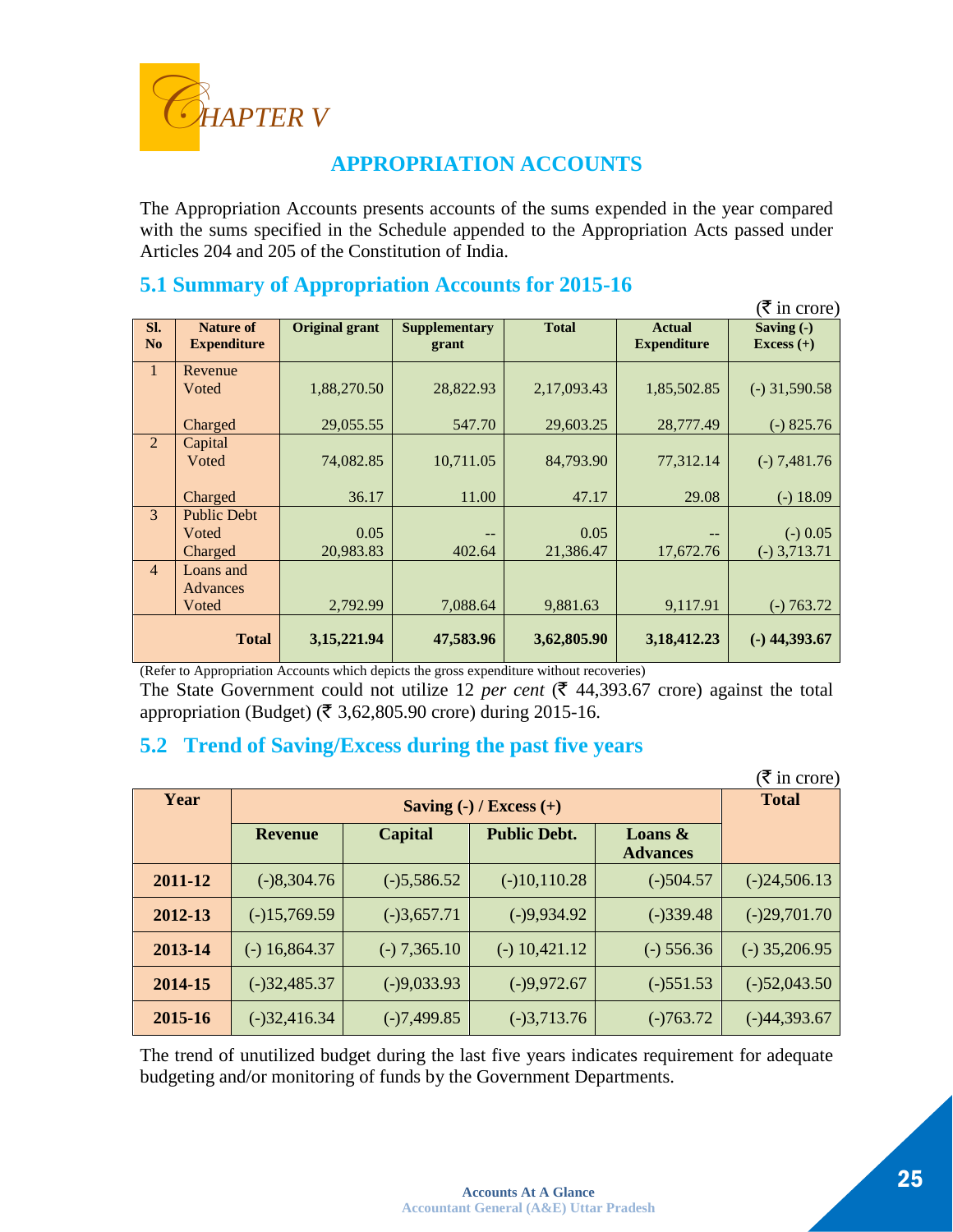## **5.3 Significant Savings**

(a) Substantial savings under a grant indicate either non-implementation or slow implementation of certain schemes / programmes.

|                 |                                                                                                     |                |                        |                |                | $(\overline{\tau}$ in crore) |
|-----------------|-----------------------------------------------------------------------------------------------------|----------------|------------------------|----------------|----------------|------------------------------|
| <b>Grant</b>    | <b>Nomenclature</b>                                                                                 | 2011-12        | 2012-13                | 2013-14        | 2014-15        | 2015-16                      |
| $\overline{9}$  | <b>Power Department</b>                                                                             | $(-)116.48$    | $(-)35.95$             | $(-)356.44$    | $(-)1,616.27$  | $(-)3,476.07$                |
| 14              | <b>Agriculture and Other</b><br>Allied<br>Departments<br>(Panchayati Raj)                           | $(-)235.76$    | $(-)1,230.82$          | $(-)462.06$    | $(-)2,442.76$  | $(-)3,256.90$                |
| 26              | Home<br>Department<br>(Police)                                                                      | $(-)543.49$    | $(-)1,156.85$          | $(-)1,109.94$  | $(-)1,105.50$  | $(-)1,628.93$                |
| 32              | Medical<br>Department<br>(Allopathy)                                                                | $(-)292.92$    | $(-)634.67$            | $(-)755.32$    | $(-)766.20$    | $(-)1,043.21$                |
| $\overline{37}$ | Urban<br>Development<br>Department                                                                  | $(-)887.28$    | $(-)976.50$            | $(-)1,024.60$  | $(-)2,843.98$  | $(-)1,565.68$                |
| 42              | <b>Judicial Department</b>                                                                          | $(-)330.09$    | $(-)282.95$            | $(-)623.56$    | $(-)527.99$    | $(-)589.02$                  |
| 48              | <b>Minorities</b><br>Welfare<br>Department                                                          | $(-)387.05$    | $(-)269.00$            | $(-)349.41$    | $(-)1,455.84$  | $(-)1,488.25$                |
| 54              | <b>Public Works Department</b><br>(Establishment)                                                   | $(-)238.57$    | $\overline{(-)681.46}$ | $(-)1,041.30$  | $(-)1,265.71$  | $(-)1,384.05$                |
| 61              | Finance<br>Department<br>(Debt Services and Other<br>Expenditure)                                   | $(-)10,460.76$ | $(-)11,867.38$         | $(-)10,402.03$ | $(-)13,409.64$ | $(-)4,627.01$                |
| 72              | Education<br>Department<br>(Secondary Education)                                                    | $(-)710.76$    | $(-)1,276.79$          | $(-)1,032.08$  | $(-)1,144.48$  | $(-)1,534.74$                |
| $\overline{73}$ | Education<br>Department<br>(Higher Education)                                                       | $(-)765.05$    | $(-)939.86$            | $(-)533.63$    | $(-)492.16$    | $(-)593.64$                  |
| 83              | Social<br>Welfare<br>(Special<br>Department<br>Component<br>Plan<br>for<br><b>Scheduled Castes)</b> | $(-)1,207.91$  | $(-)2,350.94$          | $(-)1,839.78$  | $(-)4,144.70$  | $(-)3,664.49$                |

Some grants with persistent and significant savings are given below: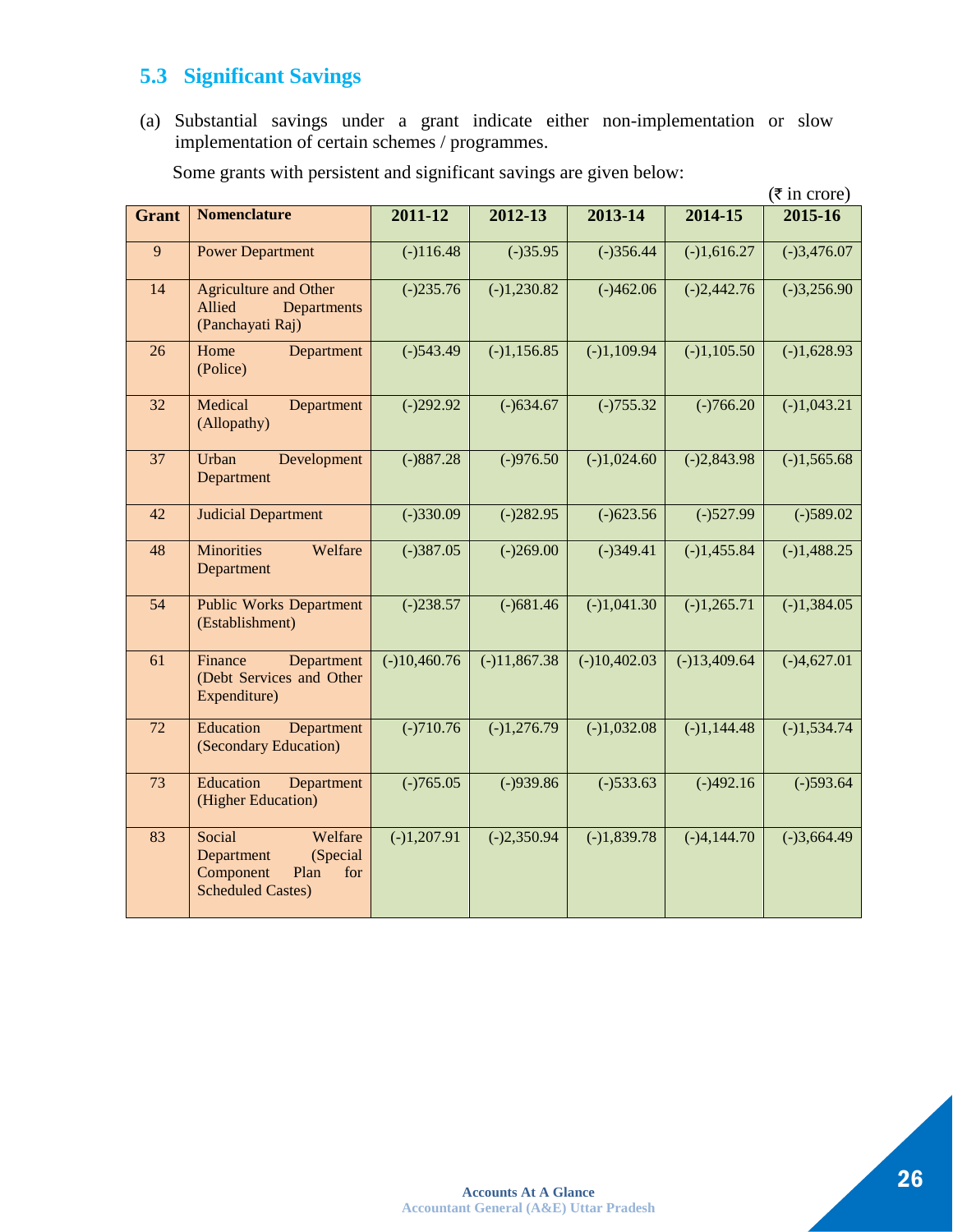(b) During 2015-16, supplementary grants totaling  $\bar{\tau}$  47,583.96 crore (14.94 *per cent* of total expenditure) proved to be unnecessary in some cases, where there were significant savings at the end of the year even against original allocations. A few instances are given below:

|                 |                                                                                  |                                        |                        |                    | $(\overline{\tau}$ in crore)        |
|-----------------|----------------------------------------------------------------------------------|----------------------------------------|------------------------|--------------------|-------------------------------------|
| <b>Grant</b>    | <b>Nomenclature</b>                                                              | <b>Section</b>                         | <b>Original</b>        | Supple-<br>mentary | <b>Actual</b><br><b>Expenditure</b> |
| $\overline{14}$ | Other<br>Agriculture<br>and<br>Allied<br>Departments<br>(Panchayati Raj)         | Revenue (Voted)                        | 7,052.96               | 1,103.86           | 5,039.13                            |
| 26              | Home Department (Police)                                                         | Capital (Voted)                        | 1,206.77               | 100.00             | 1,024.33                            |
| 32              | Medical<br>Department<br>(Allopath)                                              | Revenue (Voted)<br>Capital (Voted)     | 4,818.67<br>703.38     | 38.85<br>19.40     | 3,918.99<br>618.30                  |
| 37              | Urban<br>Development<br>Department                                               | Revenue (Voted)<br>Capital (Voted)     | 4,631.34<br>1,520.00   | 642.24<br>21.92    | 3,882.86<br>1,366.96                |
| 40              | <b>Planning Department</b>                                                       | Revenue (Voted)<br>Capital (Voted      | 279.11<br>1,882.50     | 5.00<br>50.00      | 199.50<br>1,299.80                  |
| 42              | <b>Judicial Department</b>                                                       | Revenue (Voted)                        | 1,471.30               | 62.70              | 1,204.88                            |
| 48              | <b>Minorities</b><br>Welfare<br>Department                                       | Revenue (Voted)                        | 1,768.24               | 53.50              | 968.93                              |
| 61              | Finance Department (Debt<br><b>Services</b><br>Other<br>and<br>Expenditure)      | Revenue (Charged)<br>Capital (Charged) | 28,324.31<br>20,932.57 | 528.83<br>402.64   | 28,056.31<br>17,623.31              |
| $\overline{71}$ | Education<br>Department<br>(Primary Education)                                   | Revenue (Voted)                        | 31,758.06              | 2,402.71           | 30,930.92                           |
| 72              | Education<br>Department<br>(Secondary Education)                                 | Revenue (Voted)<br>Capital (Voted      | 8,029.13<br>734.78     | 5.00<br>45.00      | 7,115.98<br>163.22                  |
| 80              | Social Welfare Department<br>(Social Welfare and Welfare<br>of Scheduled Castes) | Revenue (Voted)                        | 5,275.06               | 54.00              | 4,661.60                            |
| 83              | Social Welfare Department<br>(Special Component<br>Plan<br>for Scheduled Castes) | Revenue (Voted)<br>Capital (Voted)     | 11,612.85<br>7,493.56  | 1,898.89<br>146.04 | 11,204.96<br>6,281.90               |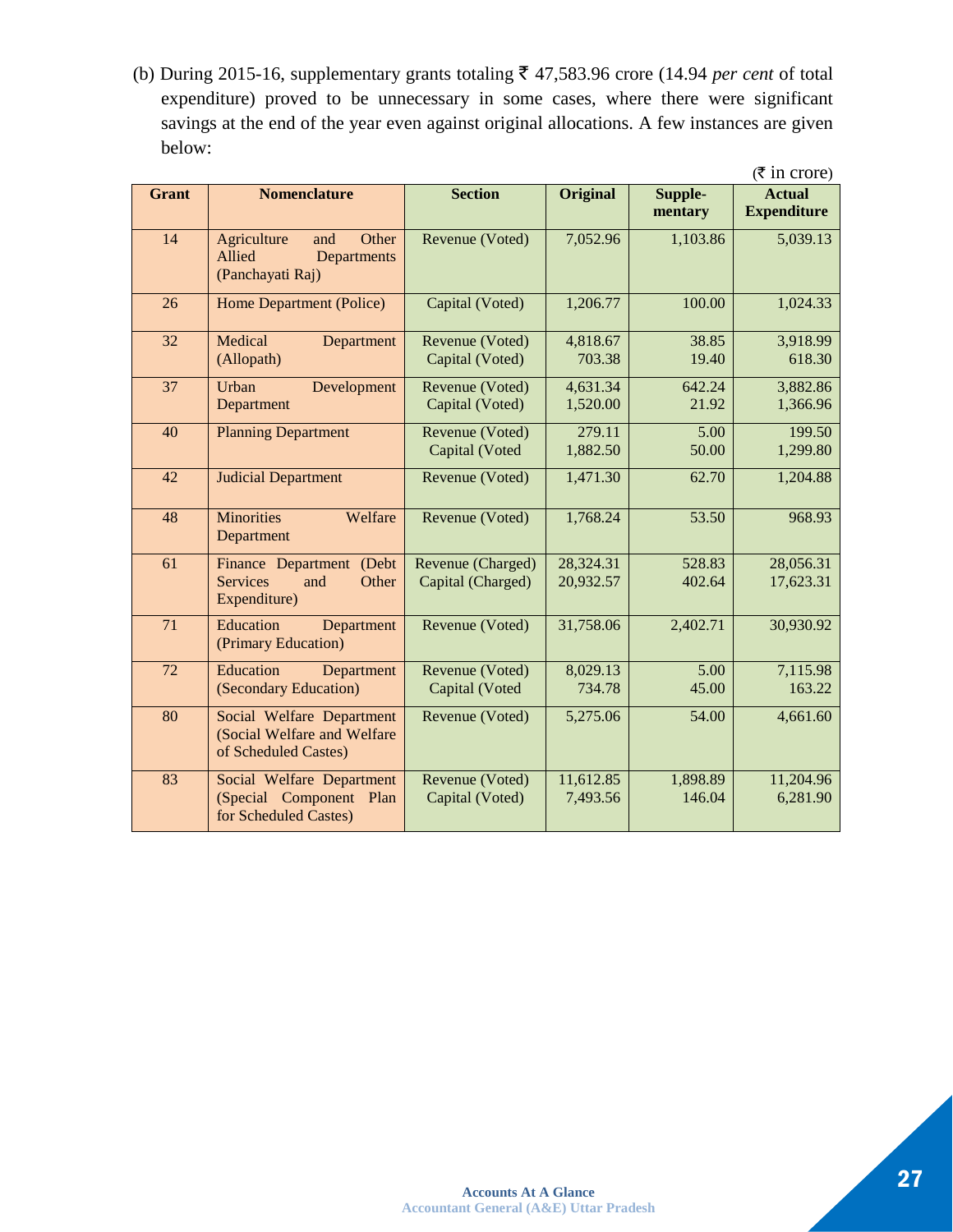

## **ASSETS AND LIABILITIES**

## **6.1 Assets**

The existing form of accounts do not easily depict valuation of Government assets like land, buildings etc., except in the year of acquisition / purchase. Similarly, while the accounts present the impact of liabilities arising in the current year, they do not depict the overall impact of the liabilities to future generations except to the limited extent shown by the rate of interest and maturity periods of existing loans.

Total investments as share capital in Non-Financial Public Sector Undertakings (PSUs) stood at  $\bar{\tau}$  84,356.79 crore at the end of 2015-16. However, dividends received during the year were  $\bar{\xi}$  42.66 crore (i.e. 0.05 *per cent*) on investment. During 2015-16, investments increased by  $\bar{\tau}$  25,750.73 crore, while dividend income increased by  $\bar{\tau}$  34.58 crore.

Cash Balance with RBI stood at  $\bar{\tau}$  (-) 1,009.27<sup>(\*)</sup> crore on 31<sup>st</sup> March 2015 and increased to  $\bar{\xi}$  (-)1,409.33 crore at the end of March, 2016.

(Refer to statement-2 & 19 of Finance Accounts)

#### **6.2 Debt and Liabilities**

Article 293 of Constitution of India empowers the State Government to borrow on the security of the Consolidated Fund of the State within such limits, if any, as may be from time to time fixed by the State Legislature.

Details of the Public Debt and total Liabilities of the State Government during the last five years were as under:

|         |                    |                            |                              |                                  |                                    | $(\overline{\tau}$ in crore)     |
|---------|--------------------|----------------------------|------------------------------|----------------------------------|------------------------------------|----------------------------------|
| Year    | <b>Public Debt</b> | Per cent to<br><b>GSDP</b> | <b>Public</b><br>Account (a) | <b>Percent</b> to<br><b>GSDP</b> | <b>Total</b><br><b>Liabilities</b> | <b>Percent to</b><br><b>GSDP</b> |
| 2011-12 | 1,57,899.49        | 23                         | 85,329.65                    | 12                               | 2,43,229.14                        | 35                               |
| 2012-13 | 1,64,810.40        | 21                         | 94,810.34                    | 12                               | 2,59,620.74                        | 33                               |
| 2013-14 | 1,71,544.11        | 19                         | 1,10,164.84                  | 12                               | 2,81,708.95                        | 32                               |
| 2014-15 | 1,97,653.18        | 20                         | 1,10,205.95                  | 11                               | 3,07,859.13                        | 32                               |
| 2015-16 | 2,54,494.00        | 22                         | 1,12,757.80                  | 10                               | 3,67,251.80                        | 32                               |

(Refer to statement-6 of Finance Accounts)

(\*) Minus figure represents credit balance in favour of State Government.

(a) Excludes suspense and remittance balances.

Note: Figures are progressive balance to end of the year.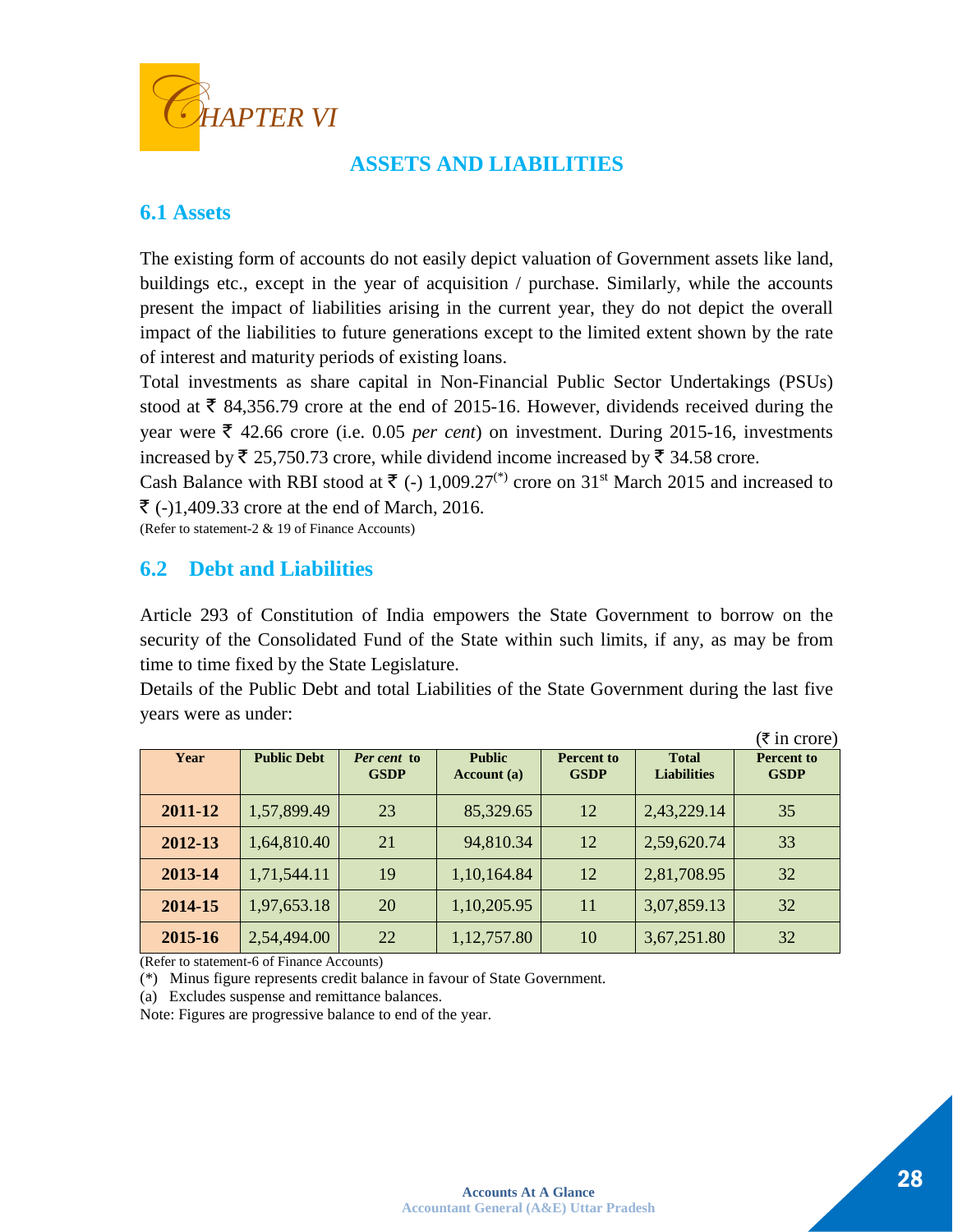There is a net increase of  $\overline{5}$  59,392.67 crore (19 *per cent*) in Public Debt and other Liabilities in 2015-16 as compared to 2014-15.



<sup>(</sup>**\*)** Interest not bearing obligations such as Deposits of Local Funds, other Earmarked Funds, etc.

## **6.3 Guarantees**

The position of guarantees given by the State Government for the payment of Loans and Capital and payment of interest thereon raised by Statutory Corporations, Government Companies, Corporations, Cooperative Societies, etc., is given below:

|                        |                                    |                           | $(\overline{\mathfrak{F}})$ in crore) |  |
|------------------------|------------------------------------|---------------------------|---------------------------------------|--|
| At the end of the year | <b>Maximum Amount</b>              | <b>Amount outstanding</b> |                                       |  |
|                        | <b>Guaranteed (Principal only)</b> |                           | at the end of year                    |  |
|                        |                                    | <b>Principal</b>          | <b>Interest</b>                       |  |
| 2011-12                | 29,628.83                          | 21,659.16                 | 92.85                                 |  |
| 2012-13                | 50,459.12                          | 43,336.66                 | 0.00                                  |  |
| 2013-14                | 69,752.00                          | 62,223.91                 | 598.42                                |  |
| 2014-15                | 78,023.21                          | 70,281.15                 | 458.48                                |  |
| 2015-16                | 78,825.64                          | 57,159.87                 | 458.48                                |  |

(Refer to statement-9 of Finance Accounts)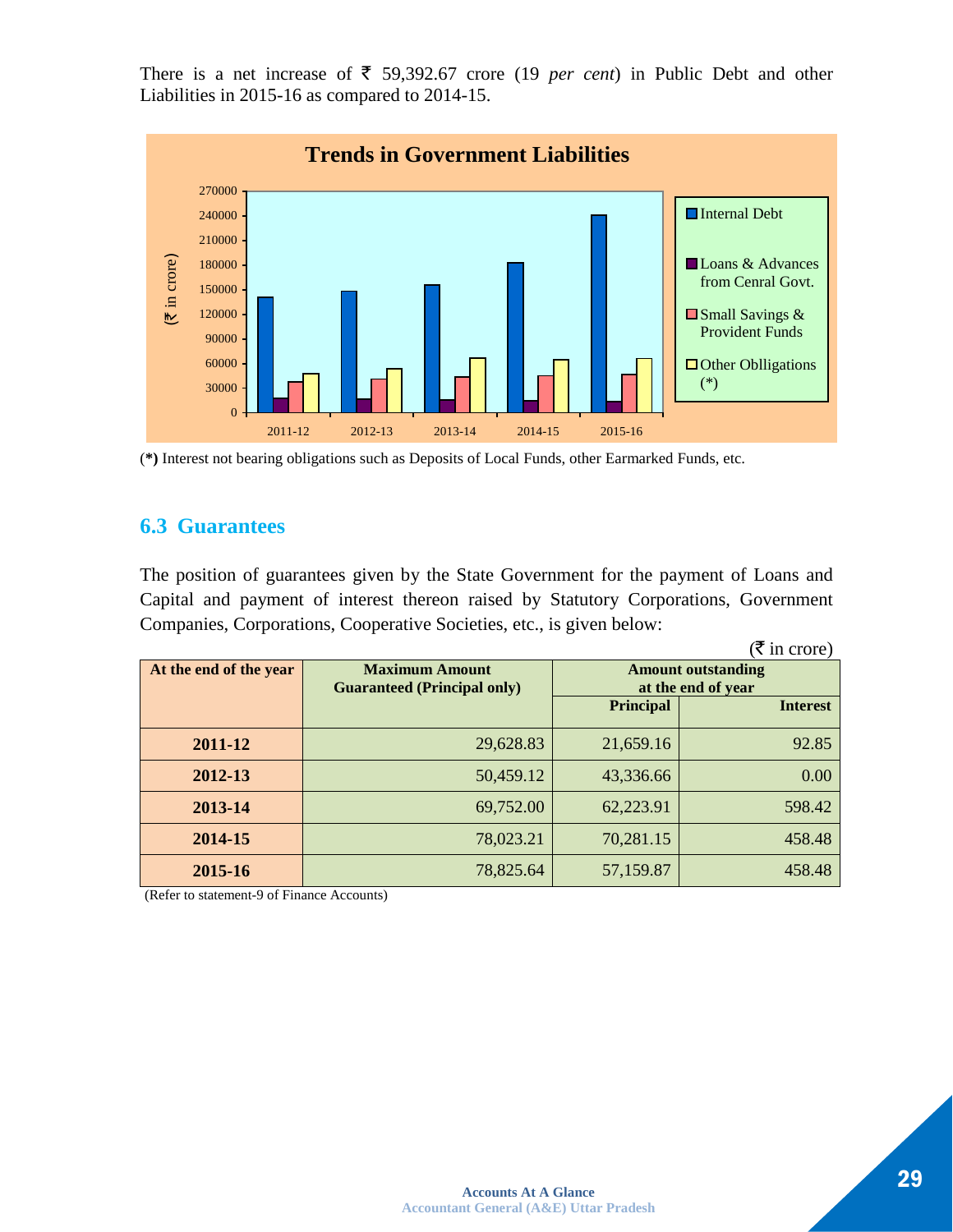

#### **OTHER ITEMS**

#### **7.1 Loans and Advances by the State Government**

Total Loans and Advances made by the State Government at the end of 2015-16 was  $\bar{\tau}$  22,458.65 crore. Of this, Loans and Advances to Government Corporations/ Companies, non-Government Institutes and Local Bodies amounted to  $\bar{\tau}$  22,233.08 crore. Recovery of Principal aggregating to  $\bar{\tau}$  6,445.71 crore and Interest amounting to  $\bar{\tau}$  1,130.08 crore was in arrears at the end of 31st March 2016.

#### **7.2 Financial Assistance to Local Bodies and others**

During the past five years, Grants in Aid to Local Bodies etc., increased from  $\bar{\tau}$  39,214.31 crore in 2011-12 to  $\overline{\xi}$  77,068.52 crore in 2015-16. Grants to Zila Parishads, Panchayat Samiti and Municipalities  $(\bar{\tau})$  3,668.47 crore) represented by about 4.8 *per cent* of total grants given during the year.

#### **Details of Grants-in-Aid for the past 5 years were as under.**

|             |                       |                       |                            |            | $(\overline{\mathbf{\overline{z}}}$ in crore) |
|-------------|-----------------------|-----------------------|----------------------------|------------|-----------------------------------------------|
| Year        | <b>Zilla Parishad</b> | <b>Municipalities</b> | <b>Others</b><br>Panchayat |            | <b>Total</b>                                  |
|             |                       |                       | <b>Samiti</b>              |            |                                               |
| $2011 - 12$ | 2,922.91              | 2,706.58              |                            | *33,584.82 | 39,214.31                                     |
| 2012-13     | 326.98                | 2,198.98              | 1,307.92                   | 39,377.78  | 43,211.66                                     |
| 2013-14     | 725.79                | 1,863.50              | 2,915.52                   | 40,071.36  | 45,576.17                                     |
| 2014-15     | 466.83                | 908.78                | 1,867.35                   | 48,997.69  | 52,240.65                                     |
| 2015-16     | 97.10                 | 598.84                | 2,972.53                   | 73,400.05  | 77,068.52                                     |

(Refer to statement-10 of Finance Accounts)

(\*) Represent combined figures of Panchayat Samiti and Others during 2011-12.

## **7.3 Cash Balance and Investment of Cash Balance**

|                                                  |                              |                                               | $(\bar{\bar{\mathbf{\mathsf{z}}}})$ in crore) |
|--------------------------------------------------|------------------------------|-----------------------------------------------|-----------------------------------------------|
| <b>Component</b>                                 | As on $1st$<br>April<br>2015 | As on $31$ <sup>st</sup><br><b>March 2016</b> | Net increase $(+)$ /<br>decrease (-)          |
| <b>Cash Balances</b>                             | $(-)1,009.27$                | $(-)$ 1,409.33                                | $(-)400.06$                                   |
| Investments from cash balance (GOI Try. Bills)   | 595.35                       | 1,196.44                                      | $(-)601.09$                                   |
| <b>Investment from Earmarked Fund balances-</b>  |                              |                                               |                                               |
| (a) Depreciation Reserve Fund                    | 44.42                        | 44.42                                         | 0.00                                          |
| (b) Famine Relief Fund                           | 0.78                         | 0.78                                          | 0.00                                          |
| (c) Other Funds                                  | 0.00                         | 0.00                                          | 0.00                                          |
| Interest realised on Investment of Cash Balances | $(-)368.72$                  | $(-)167.69$                                   | 201.03                                        |

(Refer to statement-1 & 2 of Finance Accounts)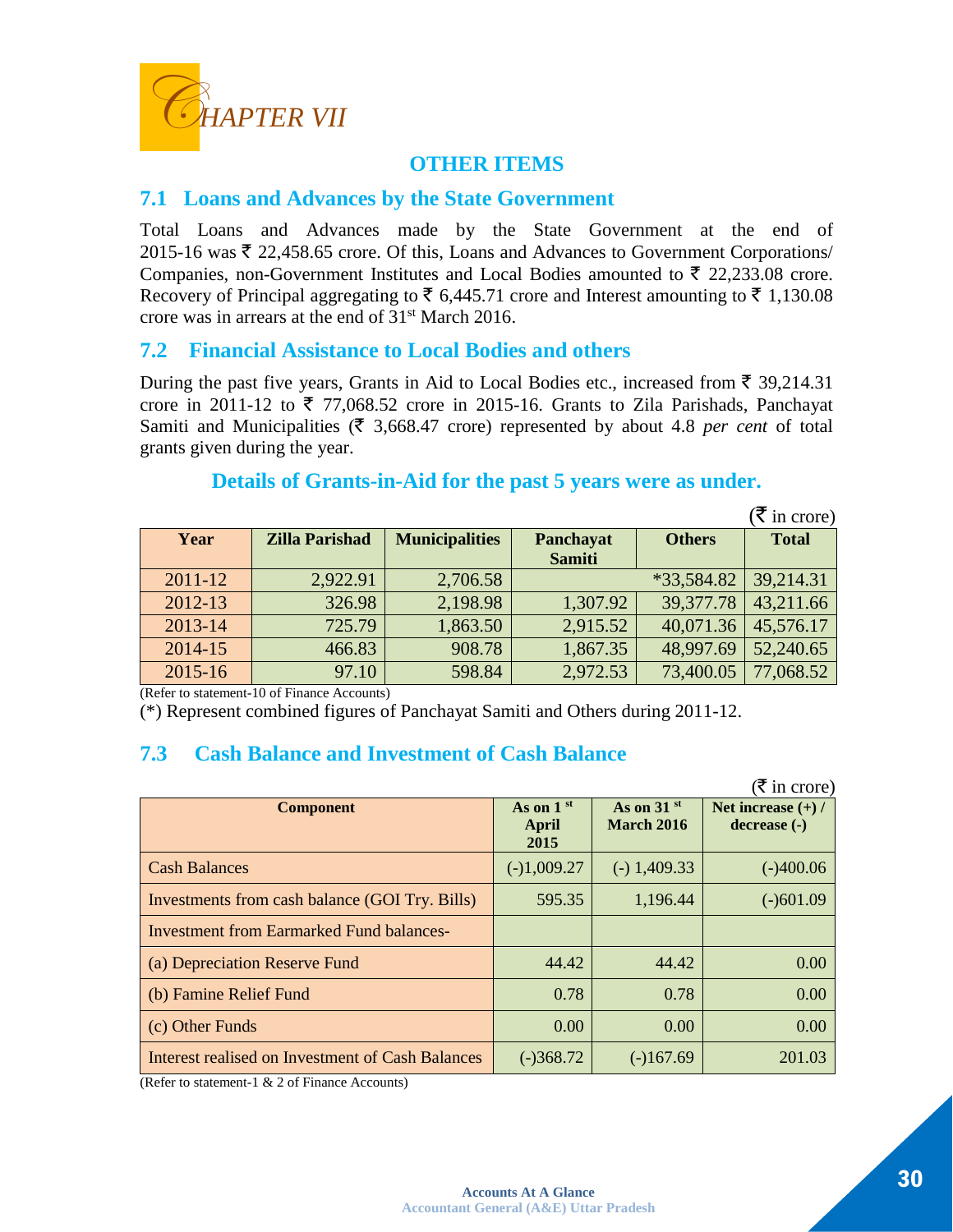State Government had a credit closing cash balance at the end of 2011-12 to 2015-16, despite utilising its Cash Balances and Earmarked Fund balances towards Investments.

#### **7.4 Reconciliation of accounts**

Accuracy and reliability of accounts depend, among other things, on timely reconciliation of the figures available with the departments and the figures appearing in the accounts compiled by the Accountant General (Accounts and Entitlements). This exercise is to be conducted by respective Heads of Departments. In 2015-16, total expenditure and total receipts approximate was reconciled. The status of reconciliation of accounts in respect of the Chief Controlling Officers (CCOs) of different departments is given below:

| <b>PARTICULARS</b> | <b>TOTAL NO. OF</b><br>CCOs | <b>RECONCILED</b> | <b>NOT RECONCILED</b> |
|--------------------|-----------------------------|-------------------|-----------------------|
| <b>EXPENDITURE</b> | 169                         | 168               |                       |
| <b>RECEIPTS</b>    | 45                          | 43                |                       |
| <b>TOTAL</b>       | 214                         | 2.11              |                       |

(Refer to Para 2(iv) of Notes to Accounts of Finance Accounts)

Departments who have not reconciled their amounts are listed below.

|        |                                                               | $(\bar{\bar{\mathbf{\tau}}}$ in crore) |
|--------|---------------------------------------------------------------|----------------------------------------|
| Sl.No. | Name of the Department / Chief Controlling Officer            | Amount                                 |
|        | Secretary, Planning Department U.P, Lucknow                   | 133.21                                 |
| 2      | Secretary, Urban Development, Lucknow                         | 25.98                                  |
| 3      | Secretary, Board of Revenue, Land Reforms Department, Lucknow | 17.43                                  |

## **7.5 Submission of Accounts by Treasuries/Departments**

The initial accounts of the treasuries were duly rendered during the year. Rendition of monthly accounts by Public Works and Forest Divisions was not satisfactory as receipt of accounts were delayed from 2 to 30 days from the scheduled date of their receipt. However, no account has been excluded at the end of the year. As such submission of accounts by these departments/divisions should improve.

## **7.6 Abstract Contingent (AC) Bills and Detailed Contingent (DC) Bills**

When money is required in advance or the Drawing and Disbursing Officers (DDOs) are not able to calculate the exact amounts required, they are permitted to draw money without supporting documents through AC bills. Such AC bills are required to be settled, within a maximum of 30 days through submission of DC bills. As on  $31<sup>st</sup>$  March 2016, 5113 DC bills amounting to  $\bar{\tau}$  301.13 crore were outstanding.

(Refer to Para 2(ii) of Notes to Accounts of Finance Accounts)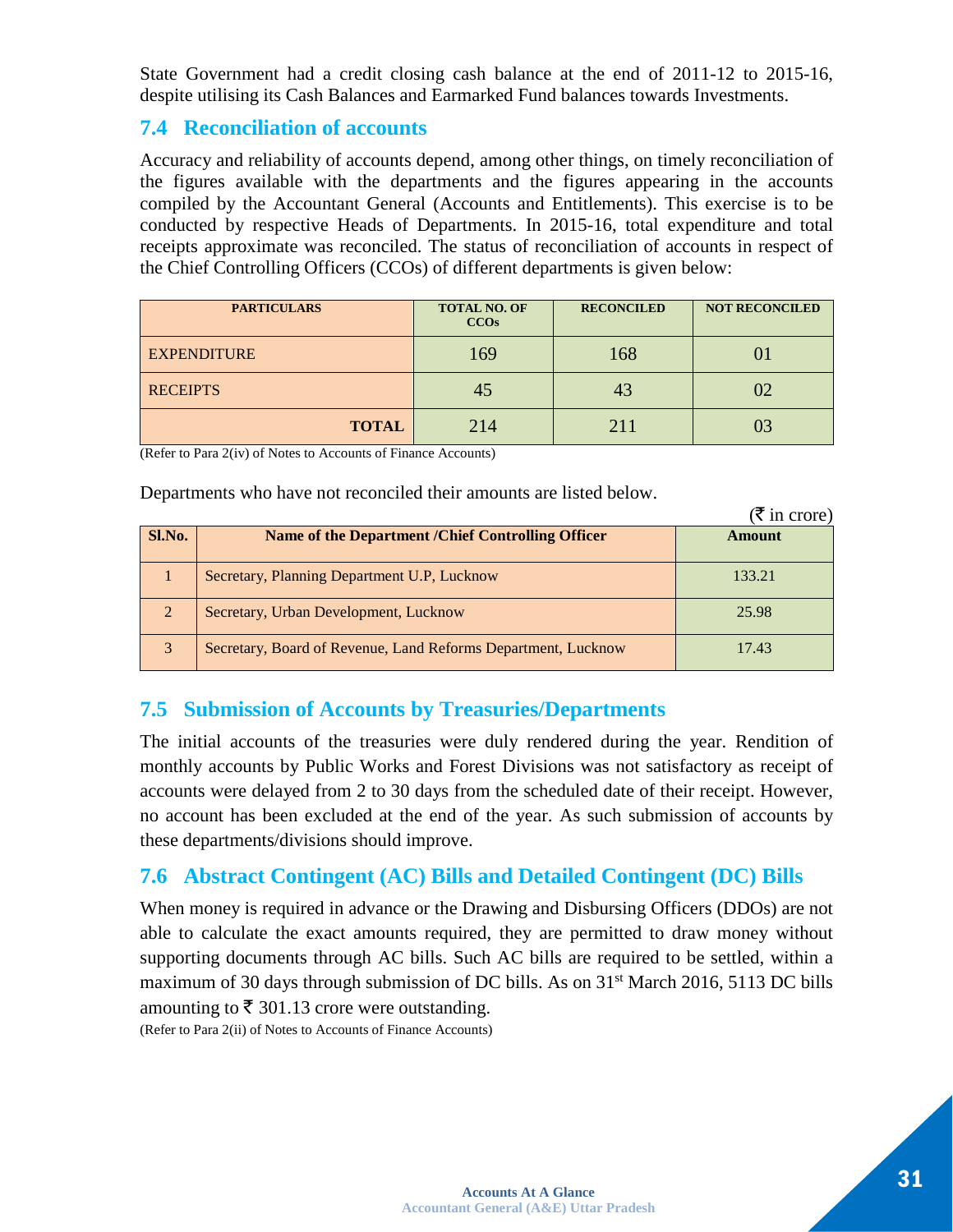## **7.7 Rush of Expenditure**

The financial rules stipulate that rush of expenditure, particularly in the closing month of the financial year, shall be regarded as a breach of financial regularity and should be avoided. It is observed however, that certain departments indulged in this practice to the tune of 36 *per cent* to 100 *per cent* of total expenditure incurred in March, as follows:

|                       | $(\bar{\bar{\mathbf{\mathsf{z}}}})$ in crore)                                                                |                            |                            |                |                            |                                        |                                                          |                                                                                                            |
|-----------------------|--------------------------------------------------------------------------------------------------------------|----------------------------|----------------------------|----------------|----------------------------|----------------------------------------|----------------------------------------------------------|------------------------------------------------------------------------------------------------------------|
| <b>Head</b><br>of A/c | <b>Description</b>                                                                                           | 1 <sup>st</sup><br>Quarter | 2 <sub>nd</sub><br>Quarter | 3rd<br>Quarter | 4 <sup>th</sup><br>Quarter | <b>Total</b><br><b>Expendi</b><br>ture | <b>Expendit</b><br>ure<br>during<br><b>March</b><br>2016 | $%$ of<br><b>Expenditure</b><br>for March,<br>2016 to the<br><b>Total</b><br><b>Expenditure</b><br>2015-16 |
| 2217                  | Urban<br>Development                                                                                         | 596.31                     | 834.26                     | 184.87         | 1,427.22                   | 3,042.65                               | 1,254.35                                                 | 41.23                                                                                                      |
| 2225                  | Welfare<br>of<br>Schedule<br>castes,<br>Schedule<br><b>Tribes</b><br>Other<br>and<br><b>Backward Classes</b> | 1,431.20                   | 184.77                     | 131.54         | 2,763.27                   | 4,510.78                               | 2,298.95                                                 | 51                                                                                                         |
| 2407                  | Plantation                                                                                                   | 0.99                       | 1.12                       | 1.17           | 11.56                      | 14.84                                  | 9.82                                                     | 66                                                                                                         |
| 2501                  | Special<br>Programmes<br>for<br>Rural<br>Development                                                         | 6.40                       | 16.97                      | 130.84         | 116.60                     | 270.80                                 | 99.82                                                    | 36                                                                                                         |
| 3054                  | Roads<br>and<br><b>Bridges</b>                                                                               | 299.47                     | 439.15                     | 716.09         | 1,951.81                   | 3,406.51                               | 1,597.21                                                 | 47                                                                                                         |
| 4210                  | Capital Outlay on<br>Medical<br>and<br><b>Public Health</b>                                                  | 119.89                     | 340.85                     | 342.65         | 1,452.61                   | 2,256.01                               | 920.17                                                   | 41                                                                                                         |
| 4235                  | Capital Outlay on<br>Social<br>Security<br>and Welfare                                                       | 11.11                      | 80.28                      | 82.02          | 488.76                     | 662.18                                 | 370.62                                                   | 56                                                                                                         |
| 4402                  | Capital Outlay on<br>Soil and Water<br>Conservation                                                          | 0.00                       | 0.00                       | 0.00           | 1.20                       | 1.20                                   | 1.20                                                     | 100                                                                                                        |
| 4425                  | Capital Outlay on<br>co-operation                                                                            | 463.79                     | $(-)0.29$                  | $(-)0.08$      | 812.87                     | 1,276.30                               | 812.97                                                   | 64                                                                                                         |
| 4700                  | Capital Outlay on<br><b>Major Irrigation</b>                                                                 | 352.94                     | 518.16                     | 580.14         | 1,608.17                   | 3,059.40                               | 1,213.89                                                 | 40                                                                                                         |
| 4711                  | Capital Outlay on<br>Flood<br>Control<br>Projects                                                            | 82.48                      | 141.76                     | 88.23          | 397.58                     | 710.05                                 | 320.46                                                   | 45                                                                                                         |
| 4801                  | Capital Outlay on<br><b>Power Projects</b>                                                                   | 415.74                     | 7,049.84                   | 1,705.78       | 9,471.37                   | 1,8642.72                              | 8,072.88                                                 | 43                                                                                                         |